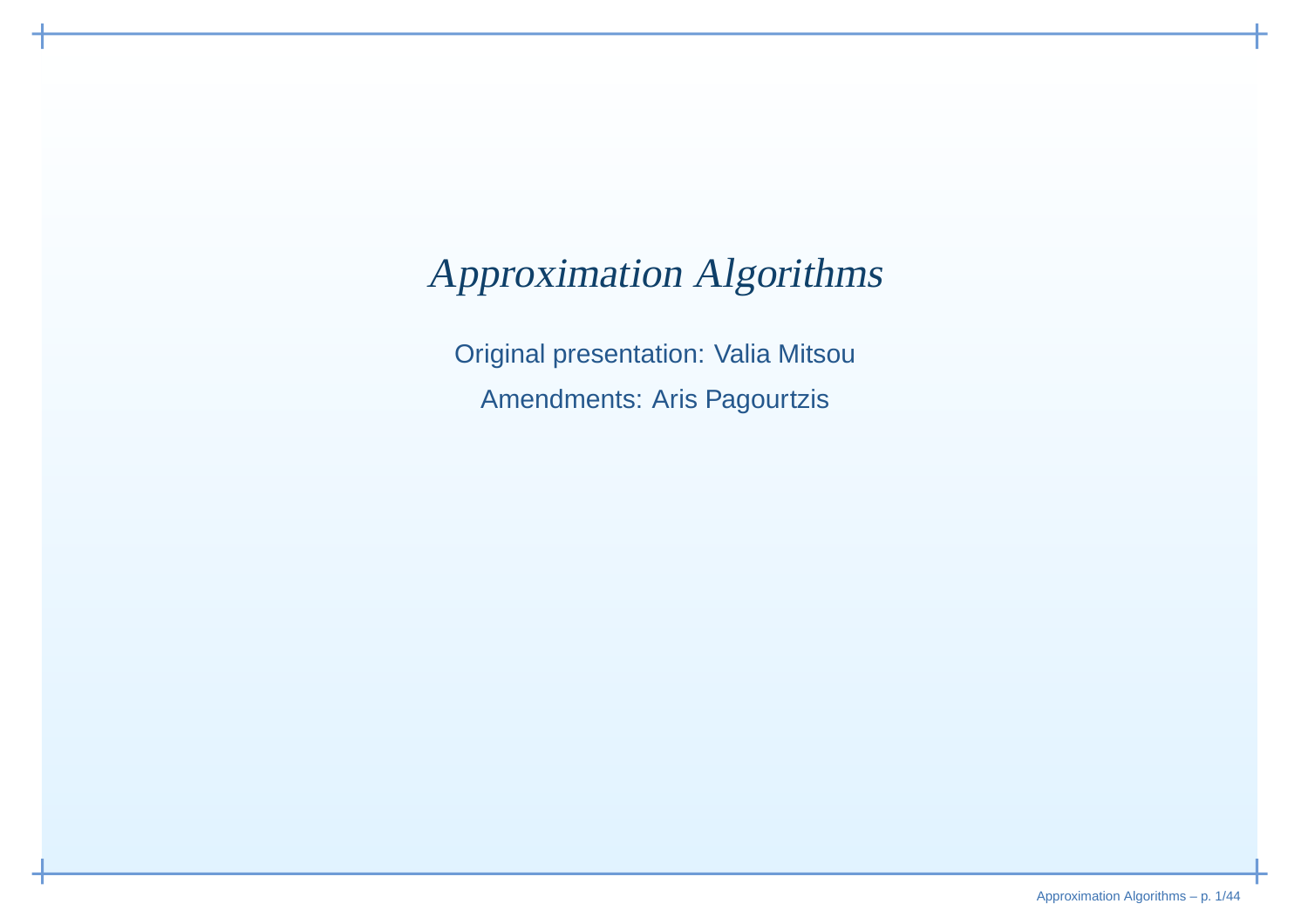# **Outline**

- 1. Introduction
- 2. Vertex Cover
- 3. Knapsack
- 4. TSP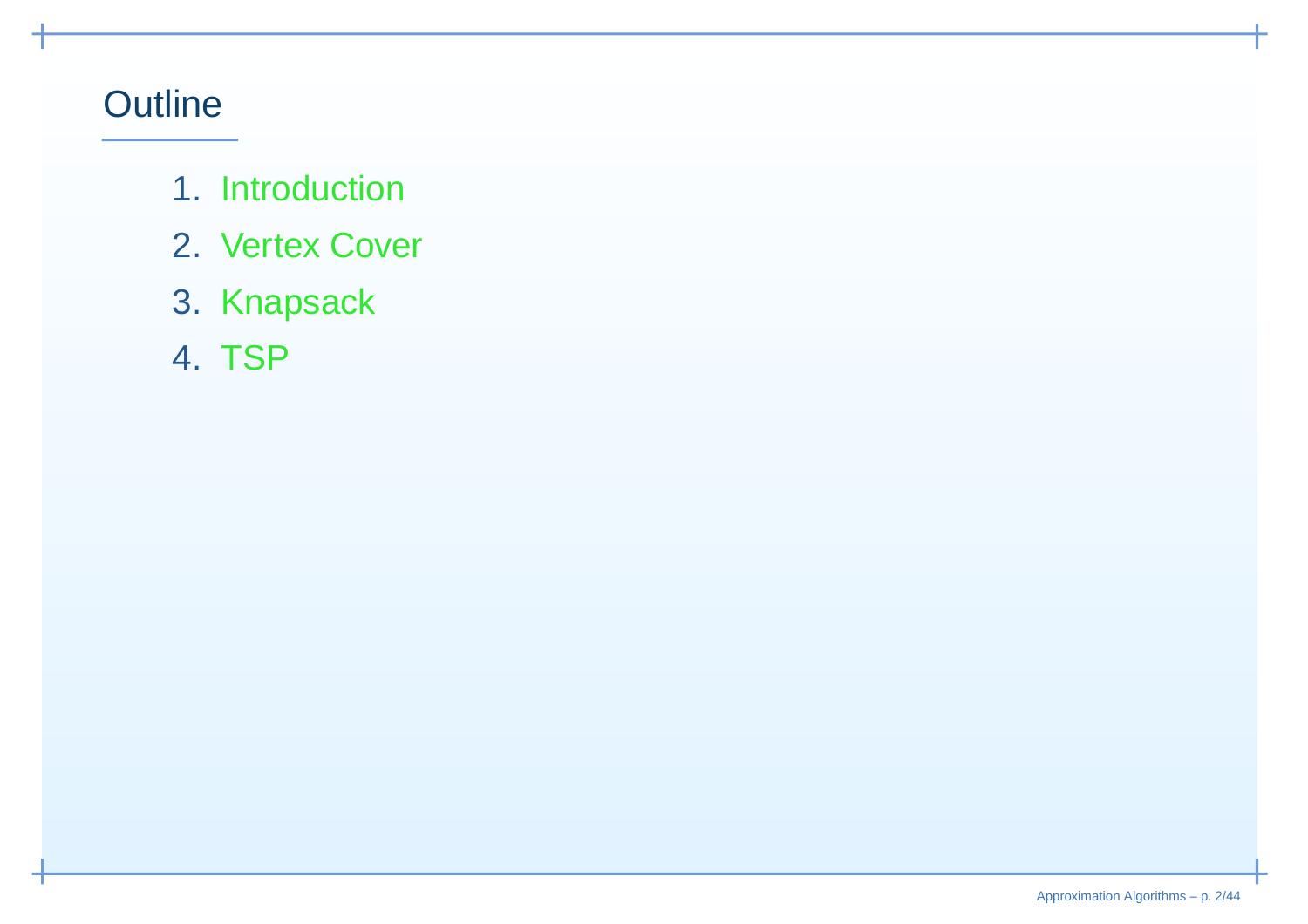# 1. Introduction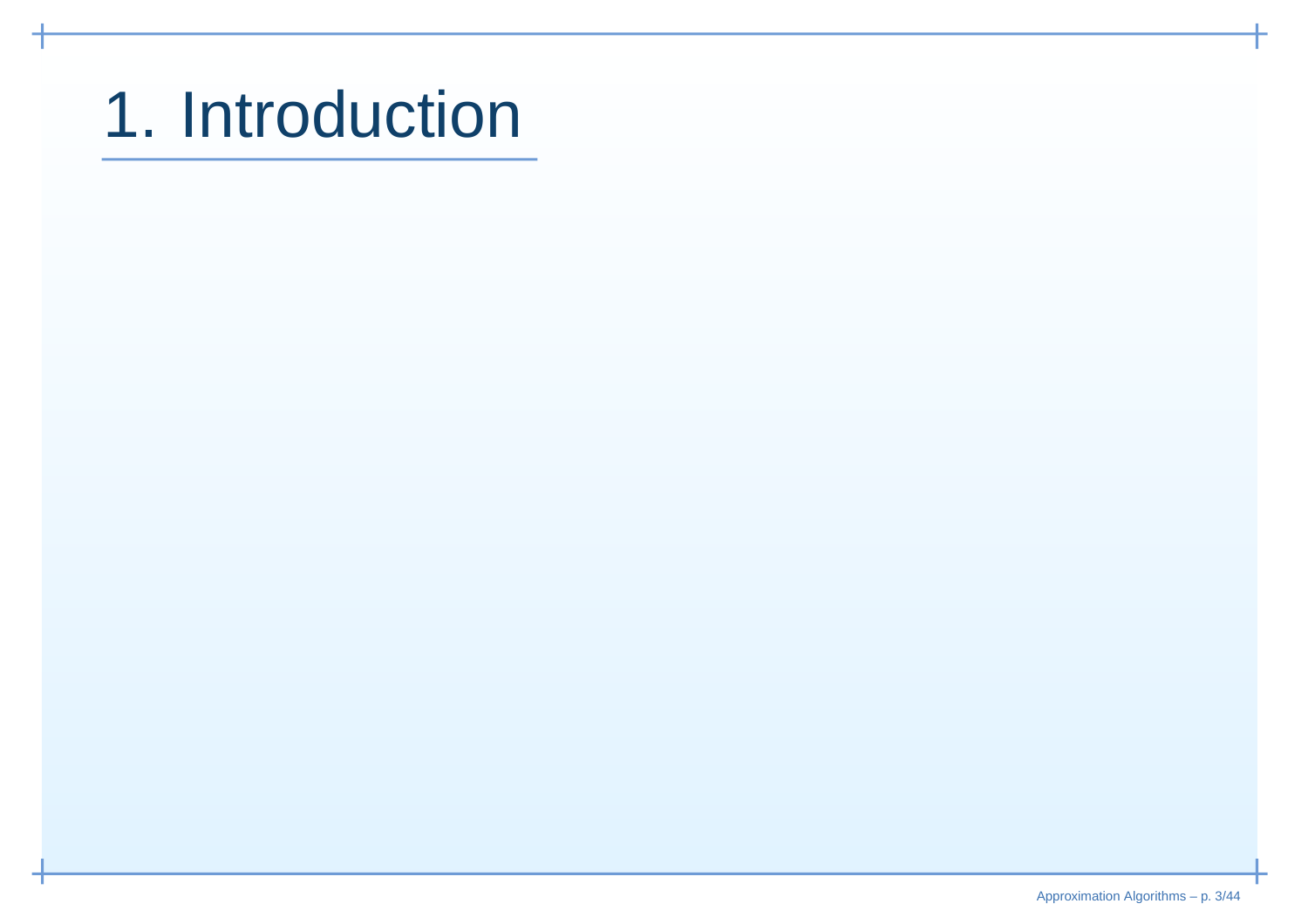# Optimization Problems

- Optimization Problem: Every instance of the problemcorresponds to some feasible solutions each of them having<sup>a</sup> value via an Objective Function.
- We seek for an Optimal Solution i.e. <sup>a</sup> feasible solution that has an optimal value.
- Optimization problems can be either Maximization or Minimization
- Example: The Vertex Cover Problem
	- Min or Max: Mimimization
	- Instance: A graph
	- Feasible Solutions: Every Vertex Cover
	- $\circ$  $\circ$  Objective Function: The cardinality  $|\star|$  function
	- $\circ$ Optimal Solution: A Vertex Cover of minimum cardinality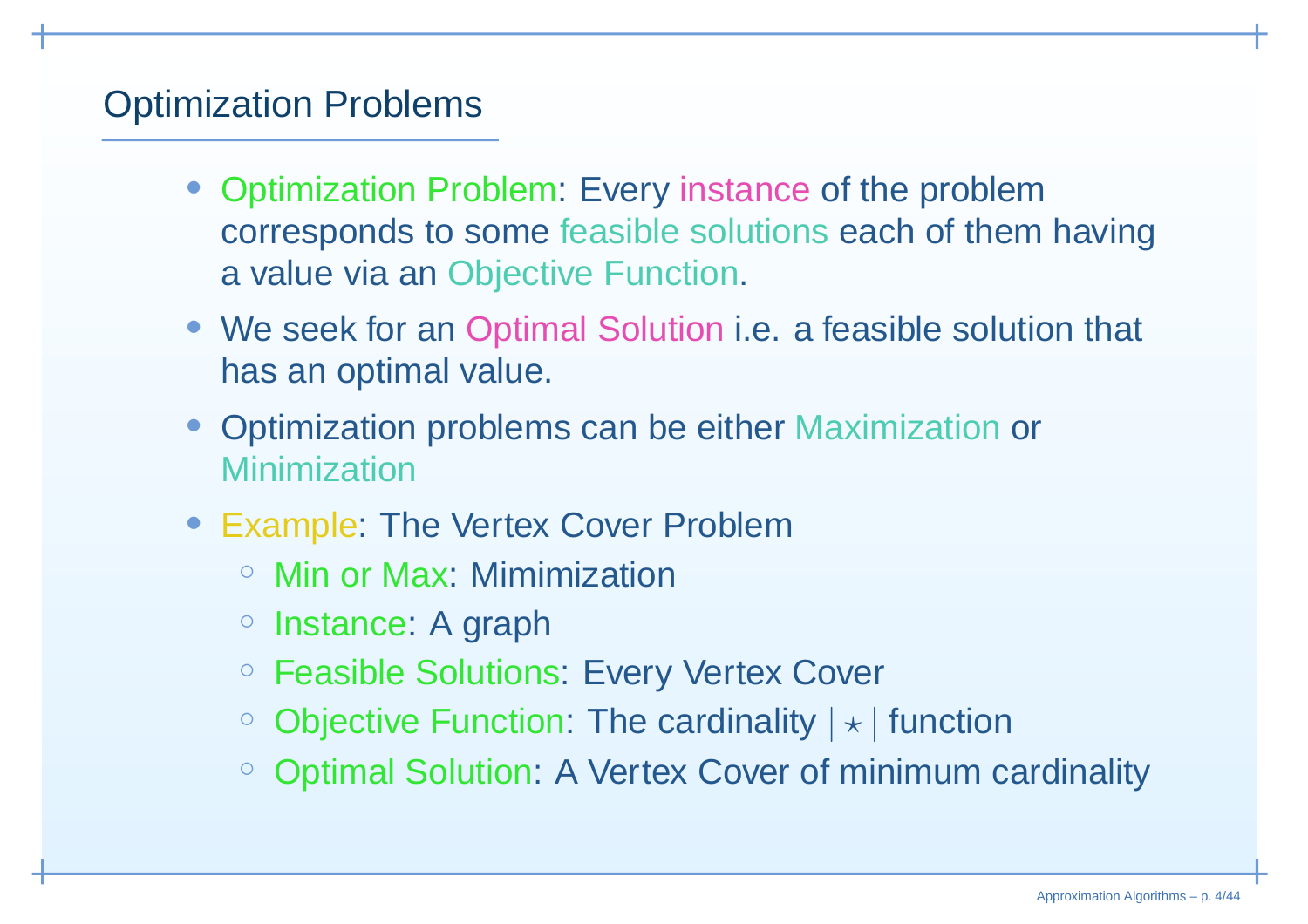#### The PO-class

We call the class of optimization problems that can be optimallysolved in polynomial time PO class (PO stands for P-Optimization).Examples: SHORTEST <sup>P</sup>ATH, <sup>M</sup>AXIMUM <sup>M</sup>ATCHING, . . .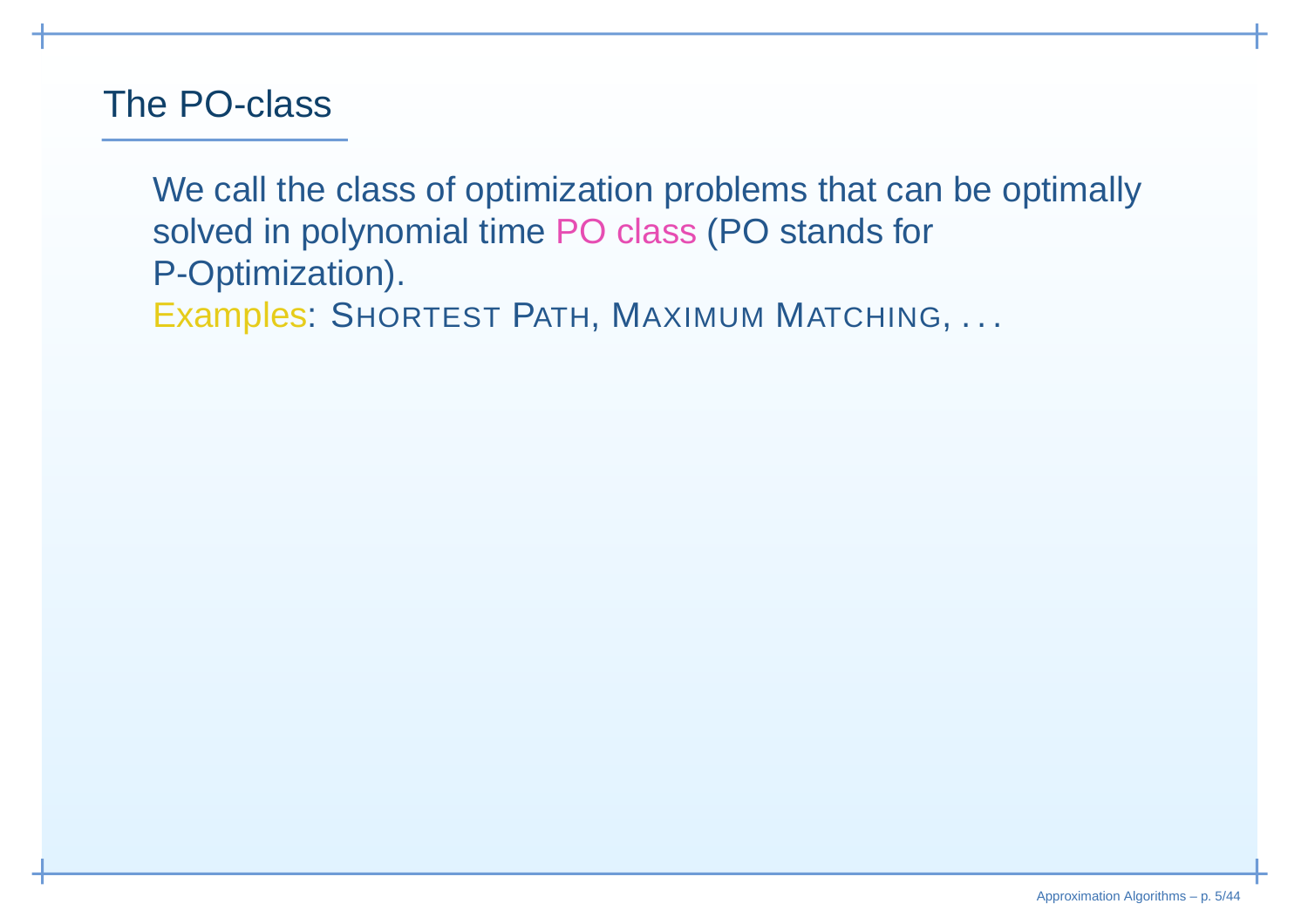# Relation of P to PO (i)

Consider <sup>a</sup> minimization problem <sup>Π</sup> such that the size (in bits) of <sup>a</sup> feasible solution is polynomial in the size of the input. Assumealso that the objective function is efficiently computable.

 $\Pi$ : given an instance of size  $n$  find a feasible solution of minimum value.

The corresponding decision problem is:

 $\Pi_d$ : Given an instance of  $\Pi$  of size  $n$  and an integer  $k$  is there a<br>faceible estution of value less ar aqual to 1.2 feasible solution of value less or equal to  $k$ ?

 $\rightsquigarrow$  If the decision version is polynomially solvable on  $n$  and  $\log k$ then we can construct <sup>a</sup> polynomial time algorithm for theoptimization version (in most cases)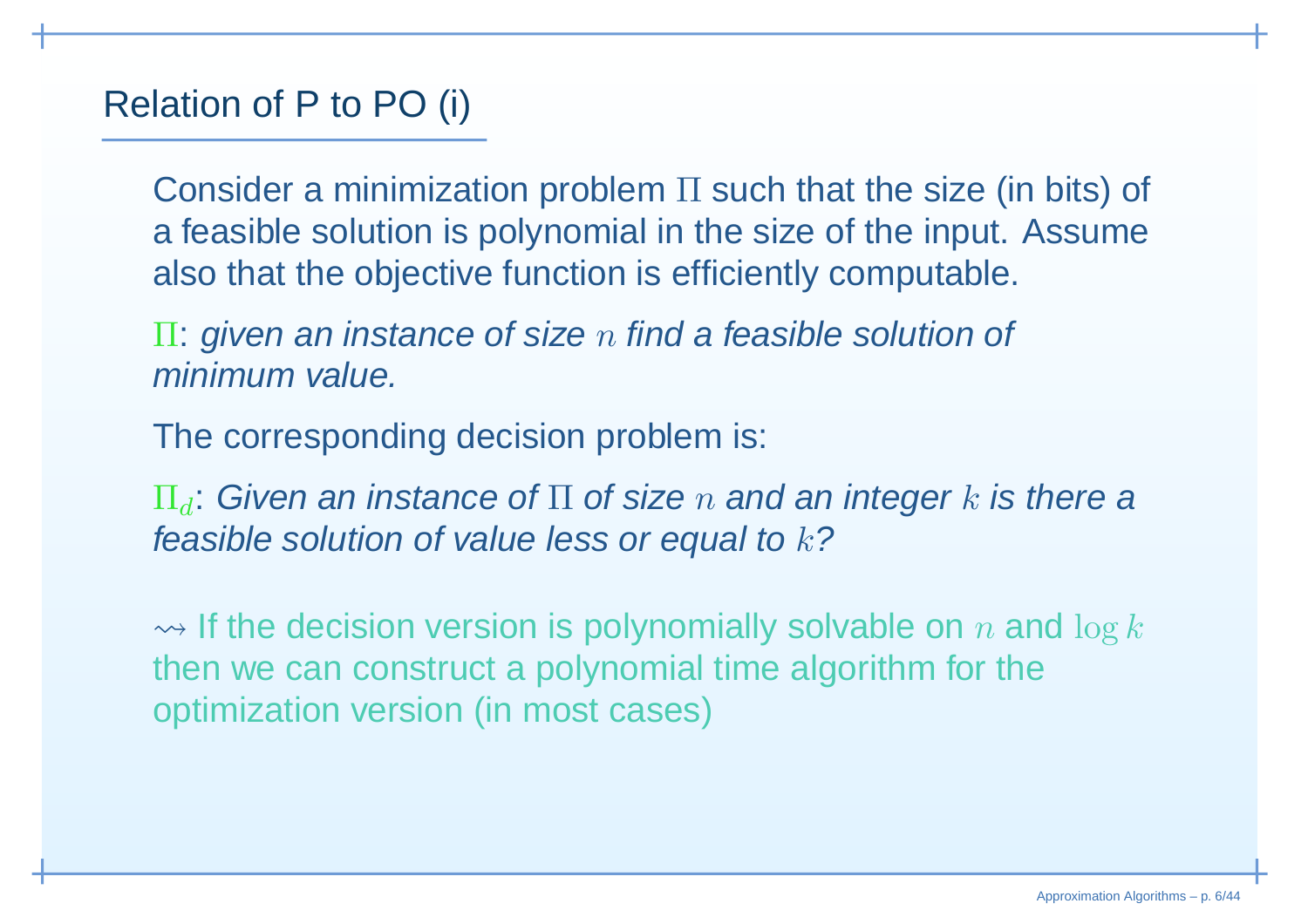# Relation of P to PO (ii)

- •• Determine bounds  $A, B$ , such that any feasible solution is of value between  $A$  and  $B$ .
- Then do binary search in  $[A, B]$  to find the optimum value  $k$  $(\log(B$  $B - A$ ) runs of the decision version algorithm).
- Exploit knowledge of  $k$  in order to determine the optimum solution (not known how to do this in general).

The above (if everything works) is a polynomial time algorithm in<br>the size of the input. Therefore, H lies in PO the size of the input. Therefore,  $\Pi$  lies in PO.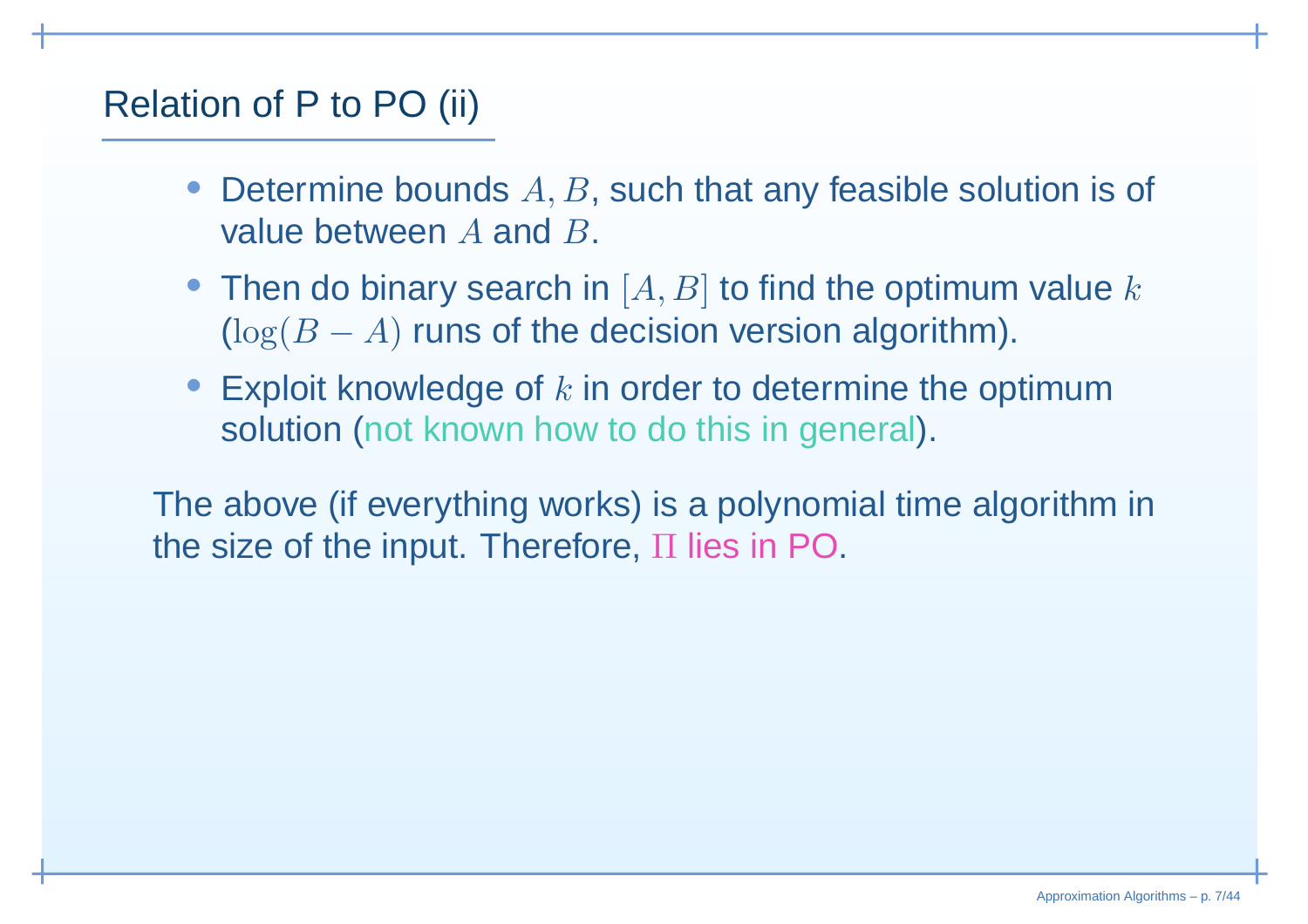#### The NPO-class: NP-Optimization Problems

- • Each instance is associated with at least one feasiblesolution.
- The size (in bits) of any feasible solution is bounded by <sup>a</sup>polynomial in the input size  $(n)$ .
- The objective function is in class FP, i.e. it is poly-time computable in the size of <sup>a</sup> feasible solution (hence also in  $n$ .

Relation to NP: the decision version of an NPO problem is in NP. Several NP-complete decision problems correspond to problems in NPO which are consequently NP-hard (why?). What can we do then?

- •Solve the problem exactly on limited instances.
- •Find polynomial time approximation algorithms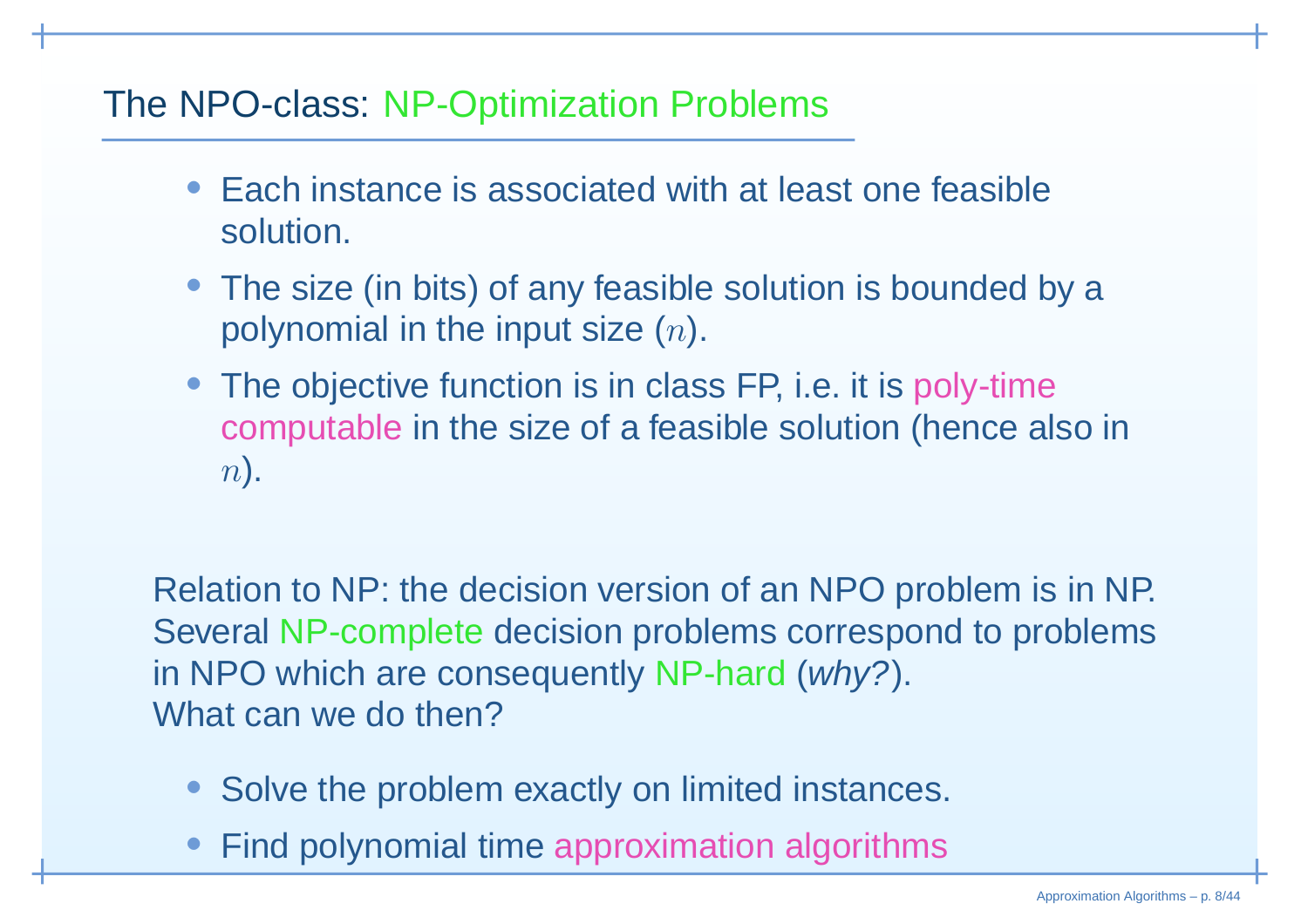## **Notation**

- <sup>Π</sup>: Problem
- <sup>I</sup>: Instance
- $SOL_{A}(\Pi, I)$ : The solution we obtain for the instance I of the problem  $\Pi$  using algorithm  $A.$
- OPT $(\Pi, I)$ : The optimal solution for the instance I of the problem <sup>Π</sup>.

Note: We usually omit  $\Pi, \, I$  and  $A$  from the above notation.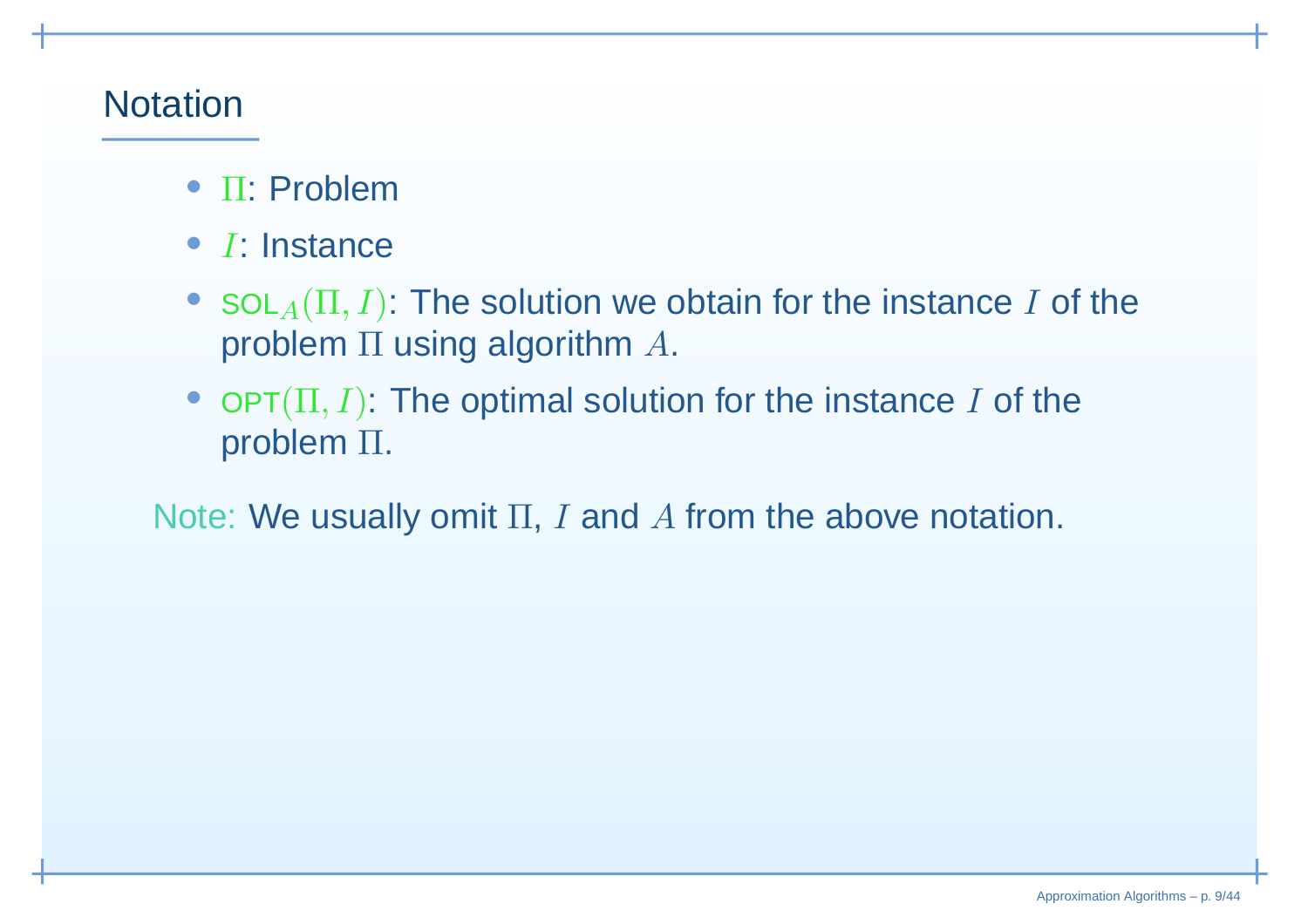# Approximability

• An algorithm A for a minimization problem  $\Pi$  achieves a  $\rho_A$ <br>conveximation foctor  $\Lambda$ approximation factor,  $(\rho_A : \mathbb{N} \to \mathbb{Q}^+)$  if for every instance  $I$ <br>of size  $|I| = n$ : of size  $|I|=n$ :

$$
\frac{\text{SOL}_A(I)}{\text{OPT}(I)} \leq \rho_A(n)
$$

• An algorithm A for a maximization problem  $\Pi$  achieves a  $\rho_A$ <br>conservimation factor  $($ approximation factor,  $(\rho_A : \mathbb{N} \to \mathbb{Q}^+)$  if for every instance  $I$ <br>of size  $|I| = n$ : of size  $|I|=n$ :

 $\frac{\mathsf{SOL}_A(I)}{\mathsf{OPT}(I)} \ge \rho_A(n)$ 

 $\rightsquigarrow$  An approximation algorithm of factor  $\rho$  guarantees that the solution that the algorithm computes cannot be worse than  $\rho$ times the optimal solution.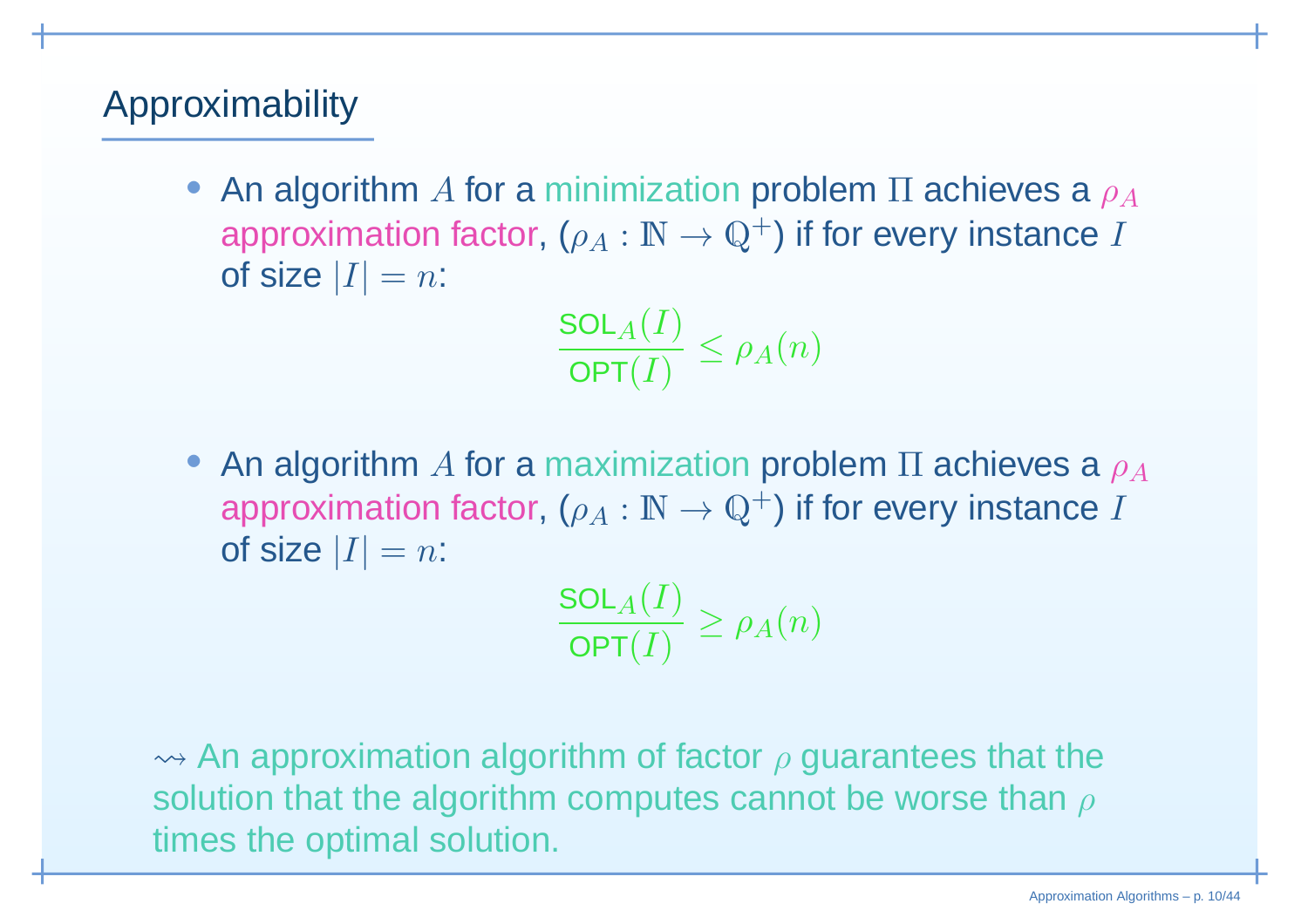# Approximation Schemes

Informally: We can have as good approximation factor as wewant trading off time.

#### Formally:

- A is an Approximation Scheme (AS) for problem  $\Pi$  if on<br>input  $(I \cap \Omega)$  where  $I \cap \Omega$  instance and  $\Omega \geq 0$  an error input  $(I,\varepsilon)$ , where  $I$  an instance and  $\varepsilon>0$  an error parameter:
	- $\texttt{col}_A(I,\varepsilon) \leq (1+\varepsilon) \cdot \texttt{OPT}(I),$  for minimization problem  $\texttt{col}_A(I,\varepsilon) \geq (1-\varepsilon) \cdot \texttt{OPT}(I)$ , for maximization problem
- A is a PTAS (Polynomial Time AS) if for every fixed  $\varepsilon > 0$  it<br>runs in polynomial time in the size of I runs in polynomial time in the size of <sup>I</sup>.
- A is an FPTAS (Fully PTAS) if for every fixed  $\varepsilon > 0$  it runs in not real time in the eigen of Land in 1/2 polynomial time in the size of  $I$  and in  $1/\varepsilon.$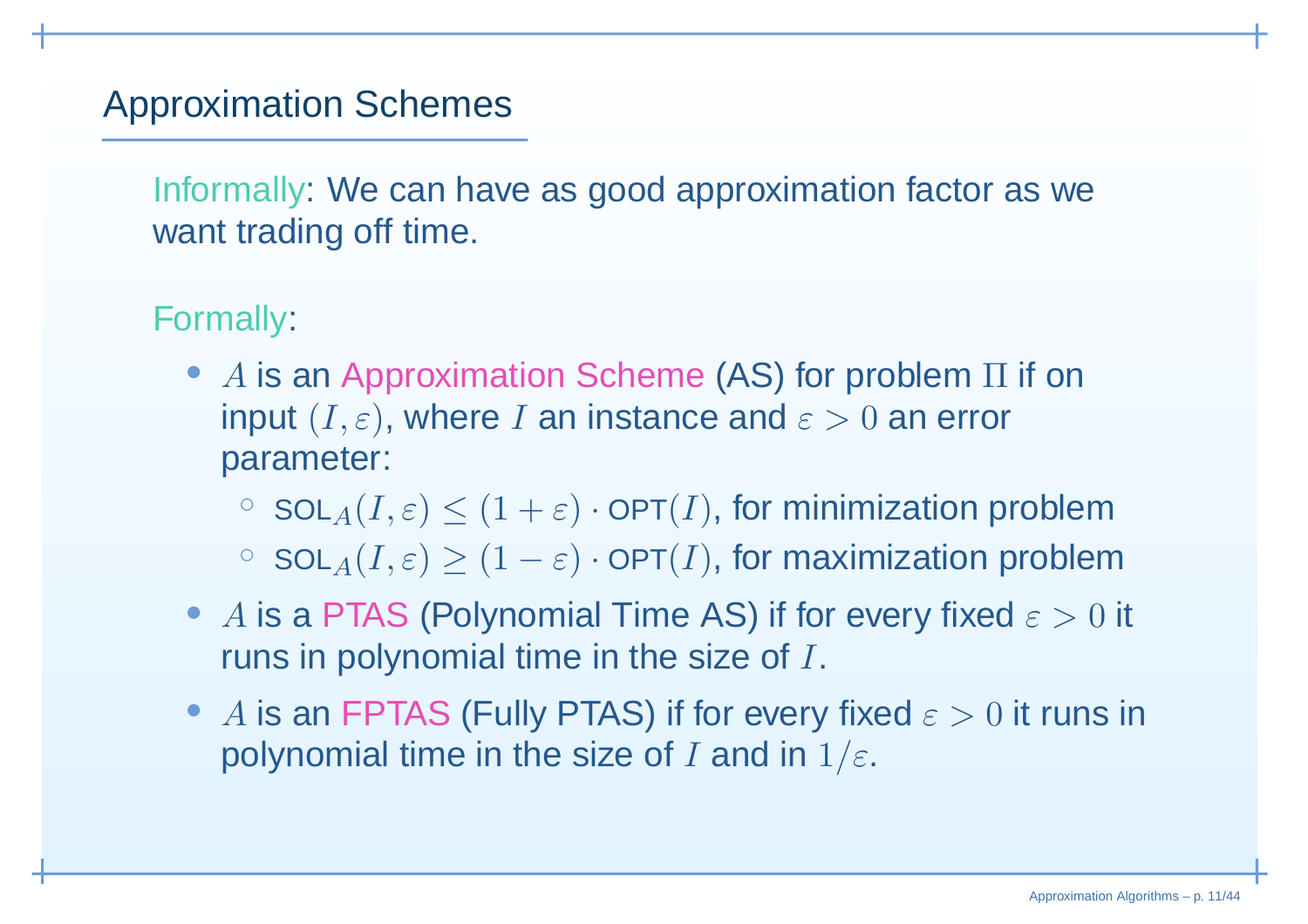# Approximation World

Depending on the approximation factor we have several classesof approximation:



- logn:  $\rho(n) = O(\log n)$
- APX:  $\rho(n) = \rho$  (constant factor approximation)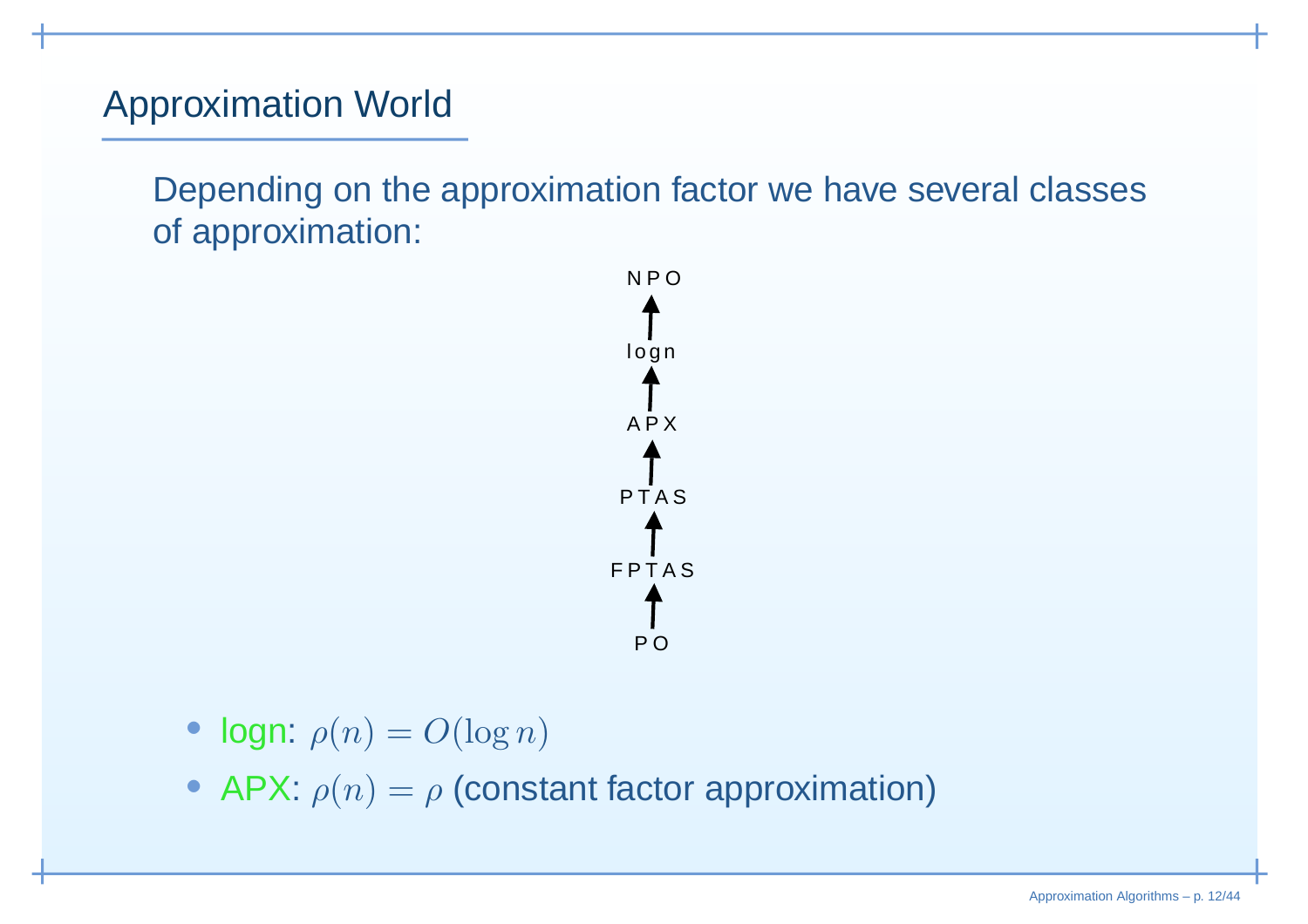#### **Representatives**

- Non-approximable: Traveling Salesman Problem
- logn: Set Cover
- APX: Vertex Cover / Ferry Cover
- PTAS: Makespan Scheduling
- FPTAS: Knapsack

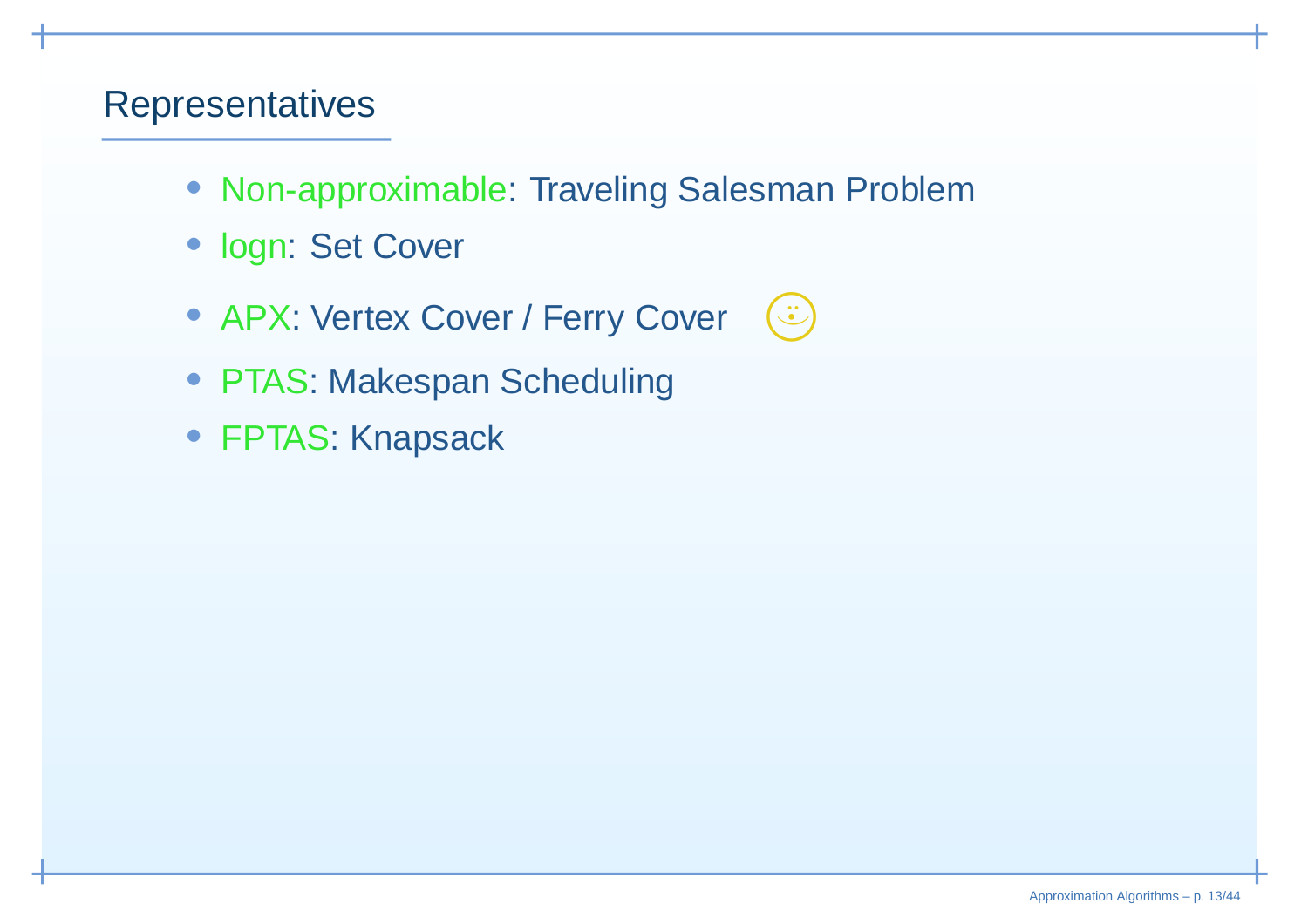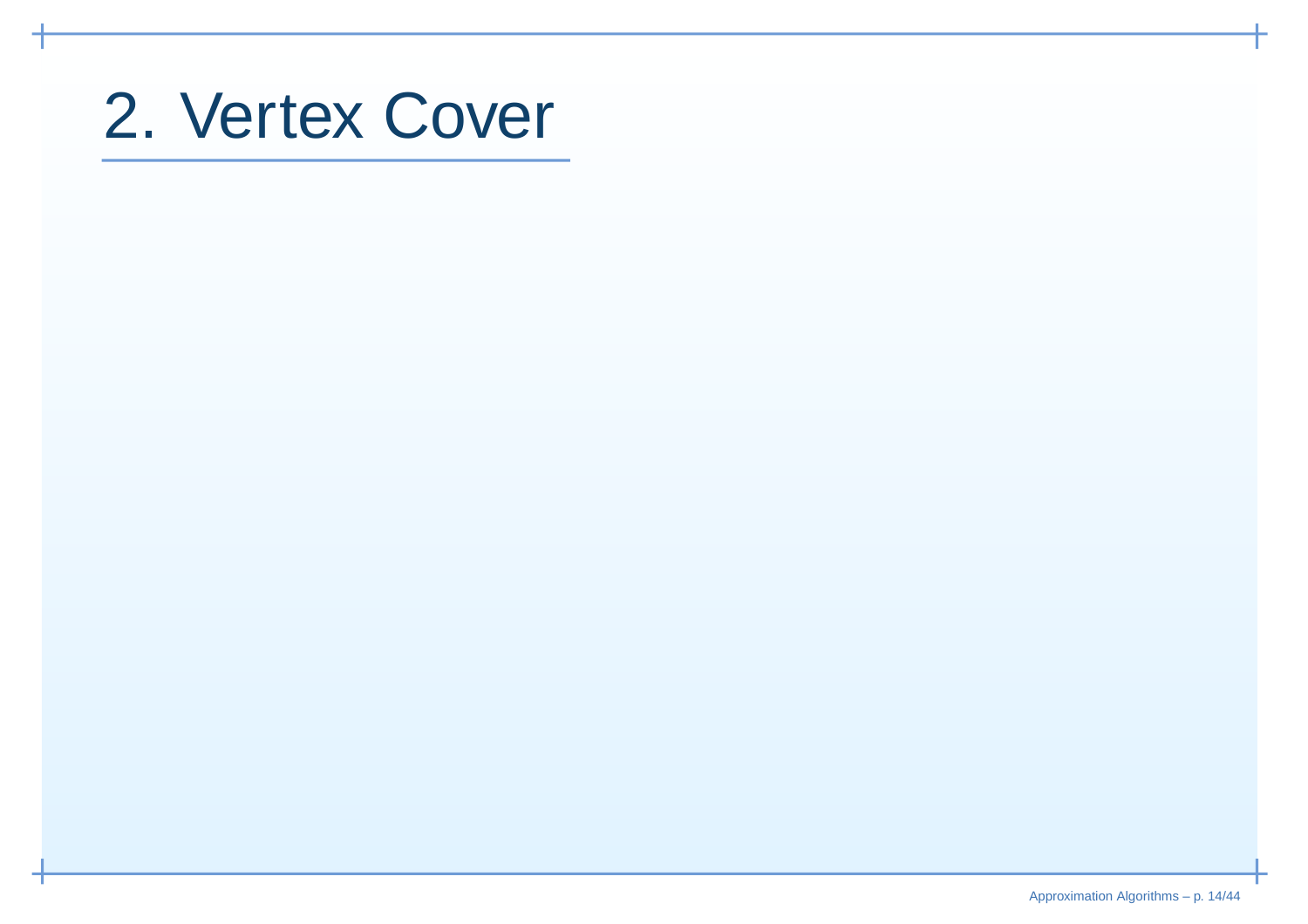#### The (Cardinality) Vertex Cover Problem

Definition: Given a graph  $G(V,E)$  find a minimum cardinality Vertex Cover, i.e. a set  $V' \subseteq V$  such that every edge has at least one endpoint in  $V^{\prime}.$ 

- A trivial feasible solution would be the set  $V$
- Finding <sup>a</sup> minimum cardinality Vertex Cover is NP-hard(reduction from 3-SAT)
- An approximation algorithm of factor <sup>2</sup> will be presented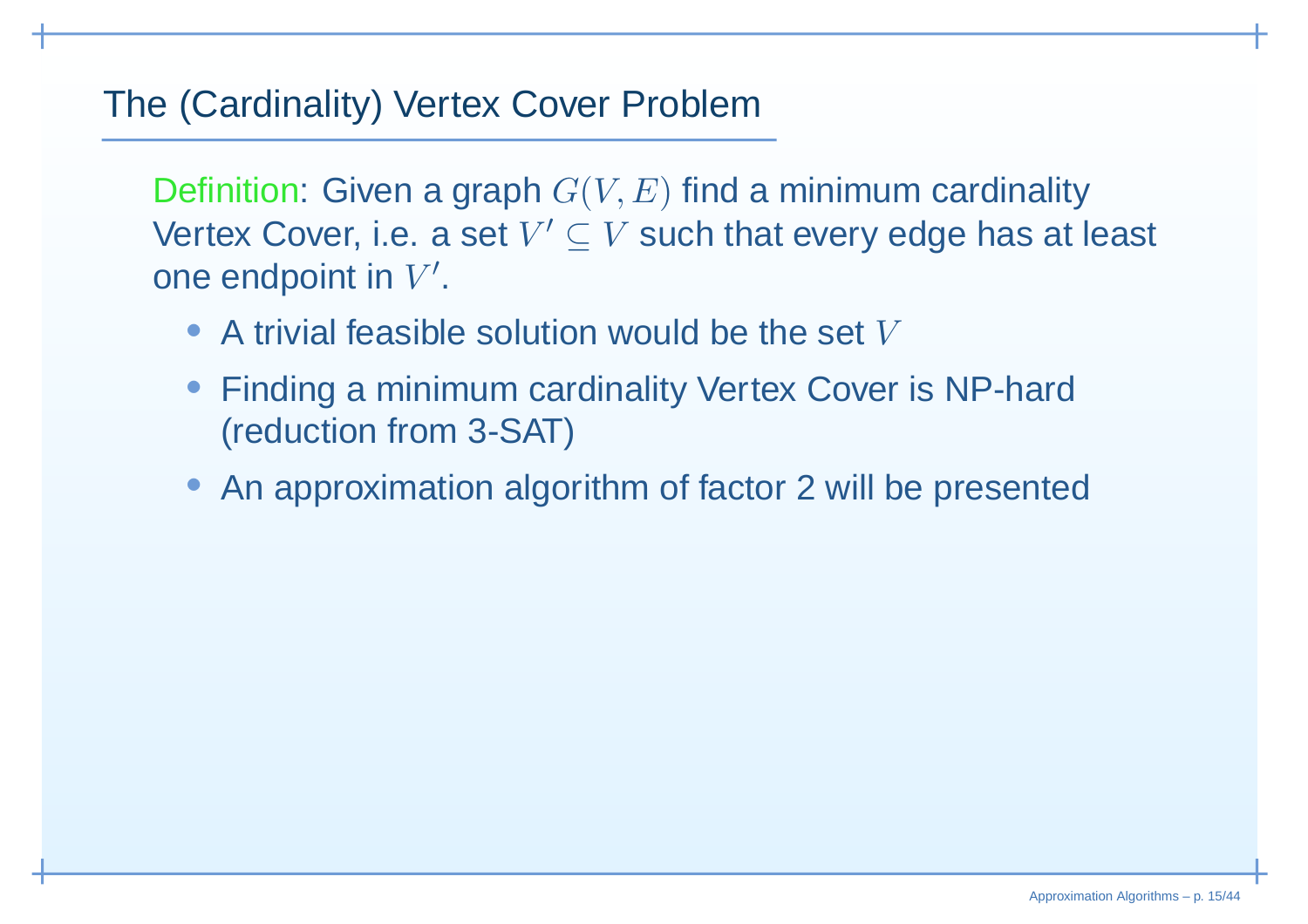# Lower Bounding

A general strategy for obtaining a  $\rho$ -approximation algorithm (for<br>a minimization problem) is the following: <sup>a</sup> minimization problem) is the following:

- Find a lower bound  $l$  of the optimal solution  $(l \leq \mathsf{OPT})$
- Find a factor  $\rho$  such that SOL  $=\rho\cdot l$

 $\rightsquigarrow$  The previous scheme implies SOL  $\le \rho \cdot \mathsf{OPT}$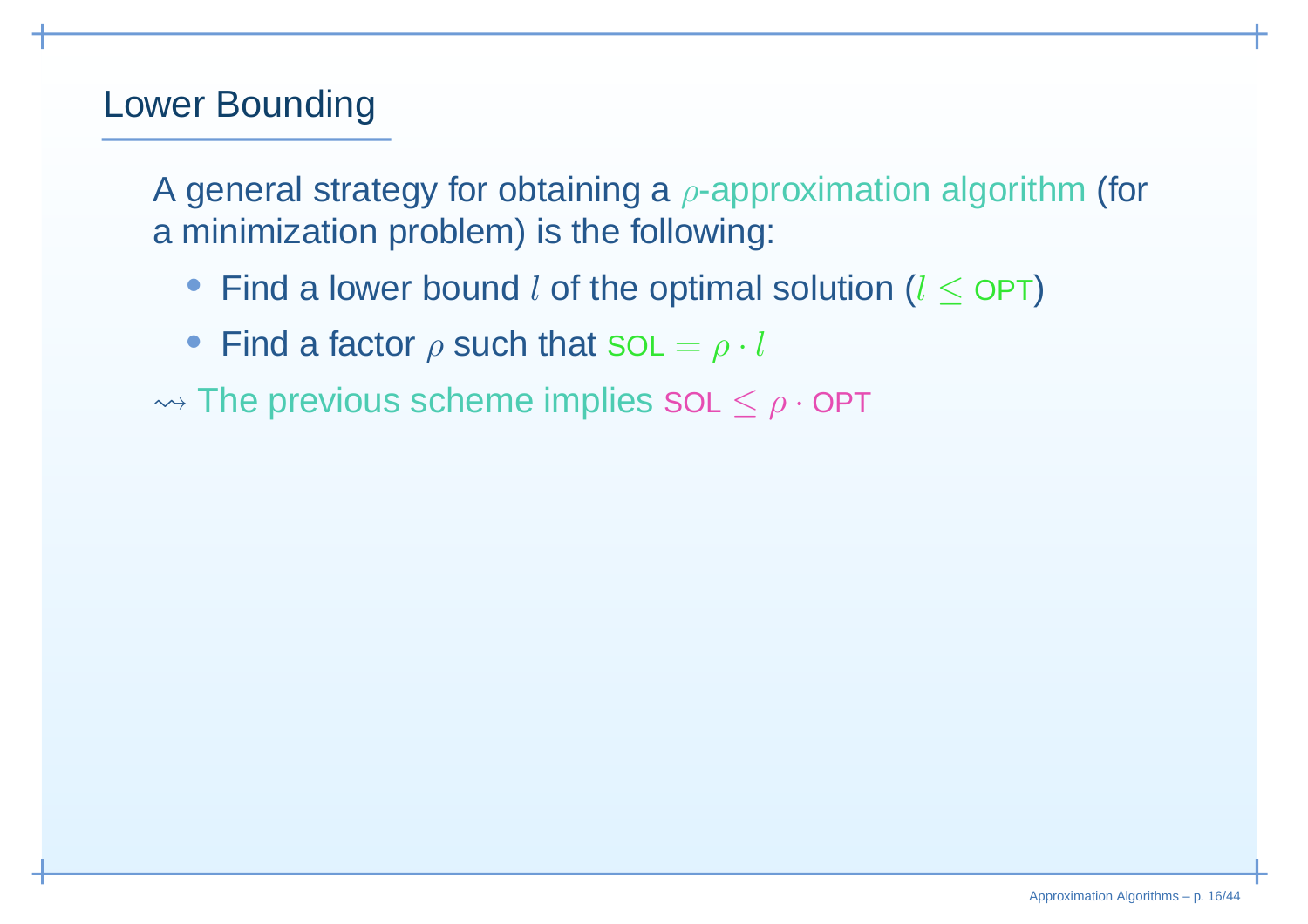# **Matchings**

- Definition: Given a graph  $G(V, E)$  a matching is a subset of the edges  $M\subseteq E$  such that no two edges in  $M$  share an<br>endpoint endpoint.
- Maximal Matching: A matching that no more edges can beadded.
- Maximum Matching: A maximum cardinality matching.

 $\rightsquigarrow$  Maximal Matching is solved in polynomial time with the greedy algorithm $\rightsquigarrow$  Maximum Matching is also solved in polynomial time via a reduction to max-flow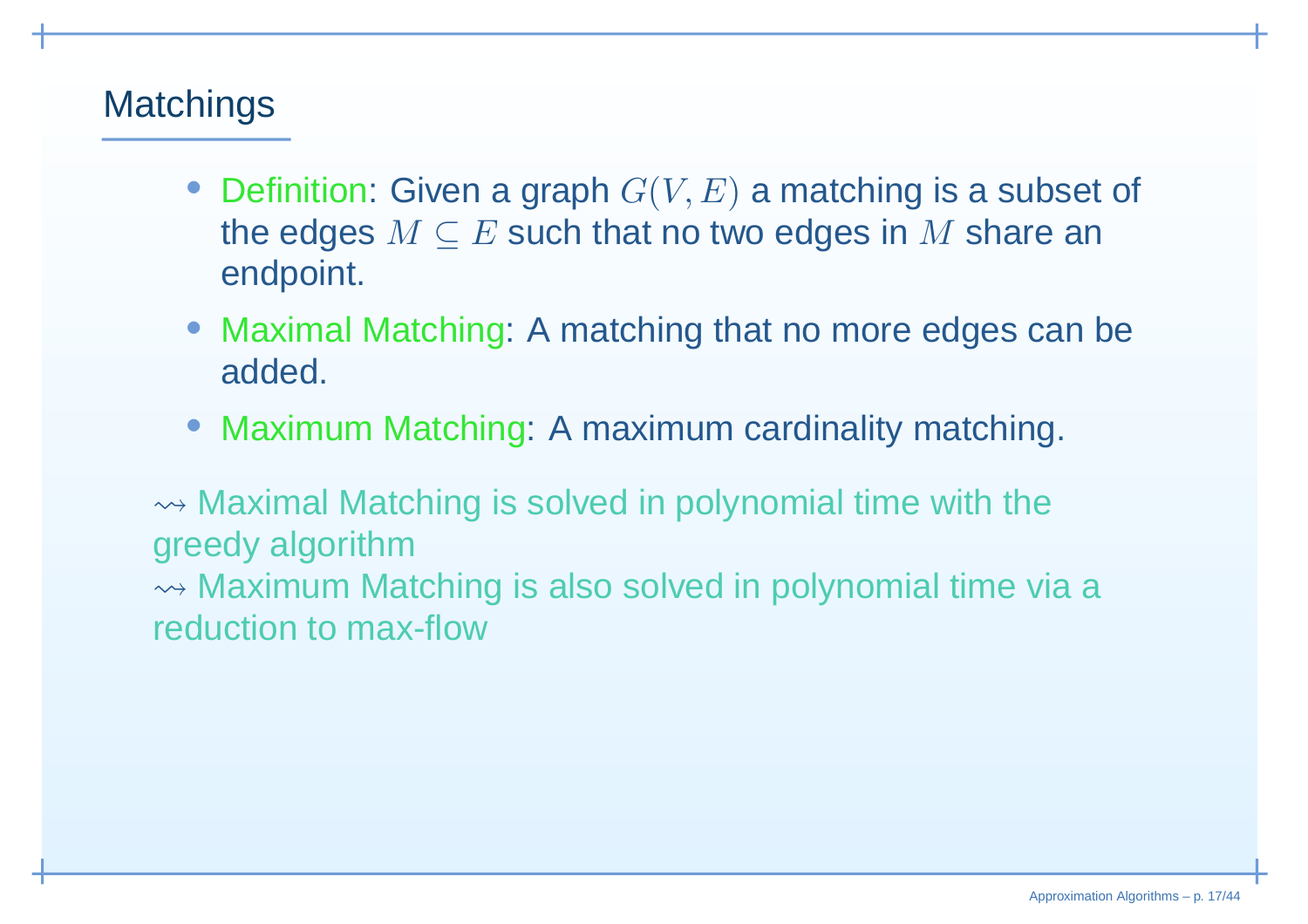# A 2-Approximation Algorithm for Vertex Cover

- The Algorithm: Find a maximal matching  $M$  of the graph and output the set  $V'$  of matched vertices and output the set  $V^\prime$  of matched vertices
- Correctness:
	- $\circ$  Edges belonging in  $M$  are all covered by  $V'$ <br> $\circ$  Since M is a maximal matching any other  $\epsilon$
	- Since  $M$  is a maximal matching, any other edge<br> *e* ∈  $E \setminus M$  will share at least one endpoint  $v$  with  $e\in E\setminus M$  will share at least one endpoint  $v$  with some  $e'\in M$  . So  $v$  is in  $V'$  and quards  $e$  $e'\in M.$  So  $v$  is in  $V'$  and guards  $e.$
- Analysis:
	- Any vertex cover should pick at least one endpoint of each matched edge  $\rightarrow |M| \leq$  OPT

 $\hspace{0.1 cm} \circ \hspace{0.1 cm} |V'$  $|= 2|M|$ 

Thus  $SOL =$  $= |V'$  $|= 2|M| \leq 2$ OPT  $\Rightarrow$  SOL  $\leq 2$ OPT

 $\rightsquigarrow$  Vertex Cover is in APX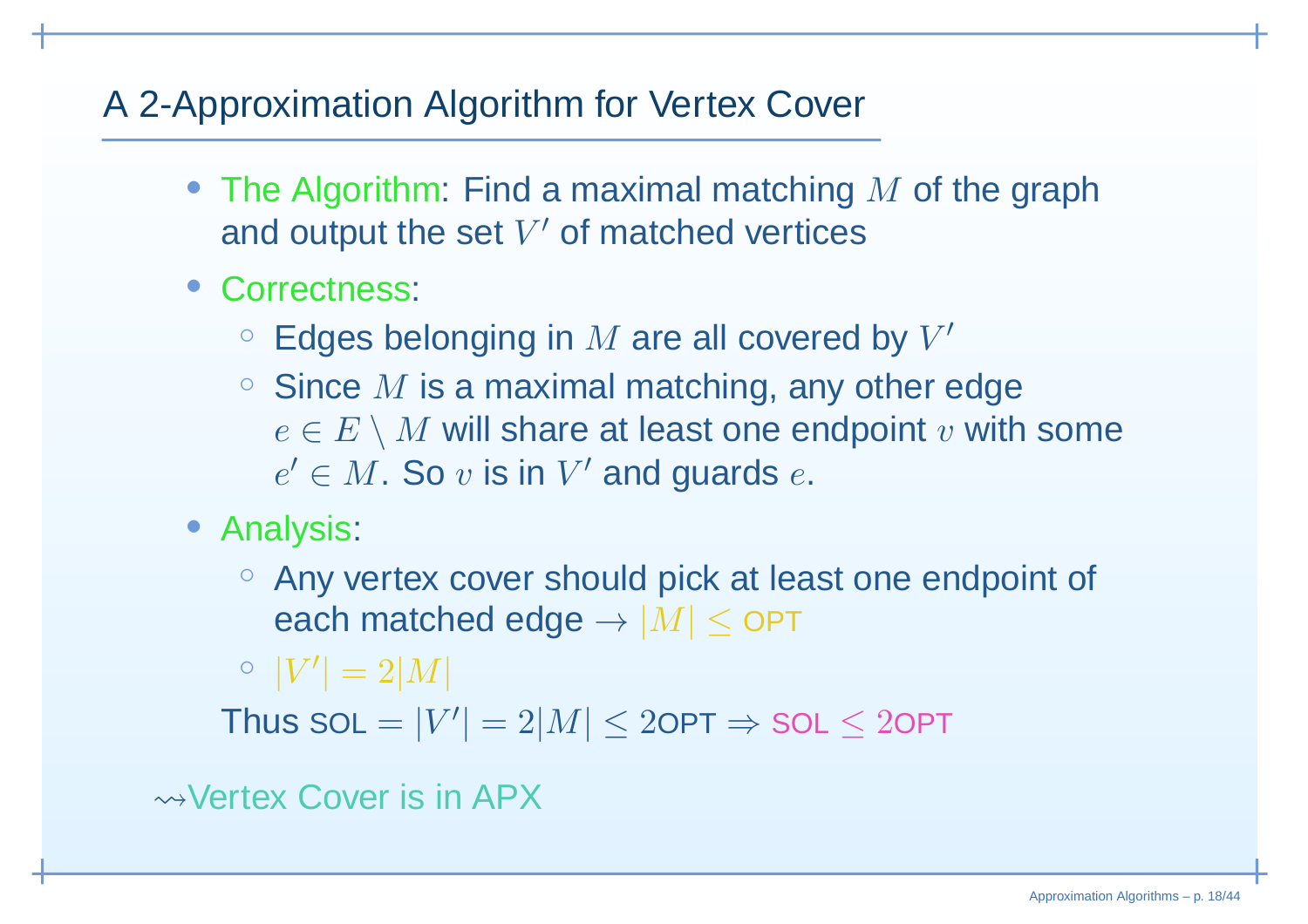## Can we do better?

#### **Questions**

- Can the approximation guarantee be improved by <sup>a</sup> betteranalysis?
- Can an approximation algorithm with <sup>a</sup> better guarantee bedesigned using the same lower bounding scheme?
- Is there some other lower bounding methods that can leadto an improved approximation algorithm?

#### Answers

- Tight Examples
- •Other kind of examples
- •This is not so immediate...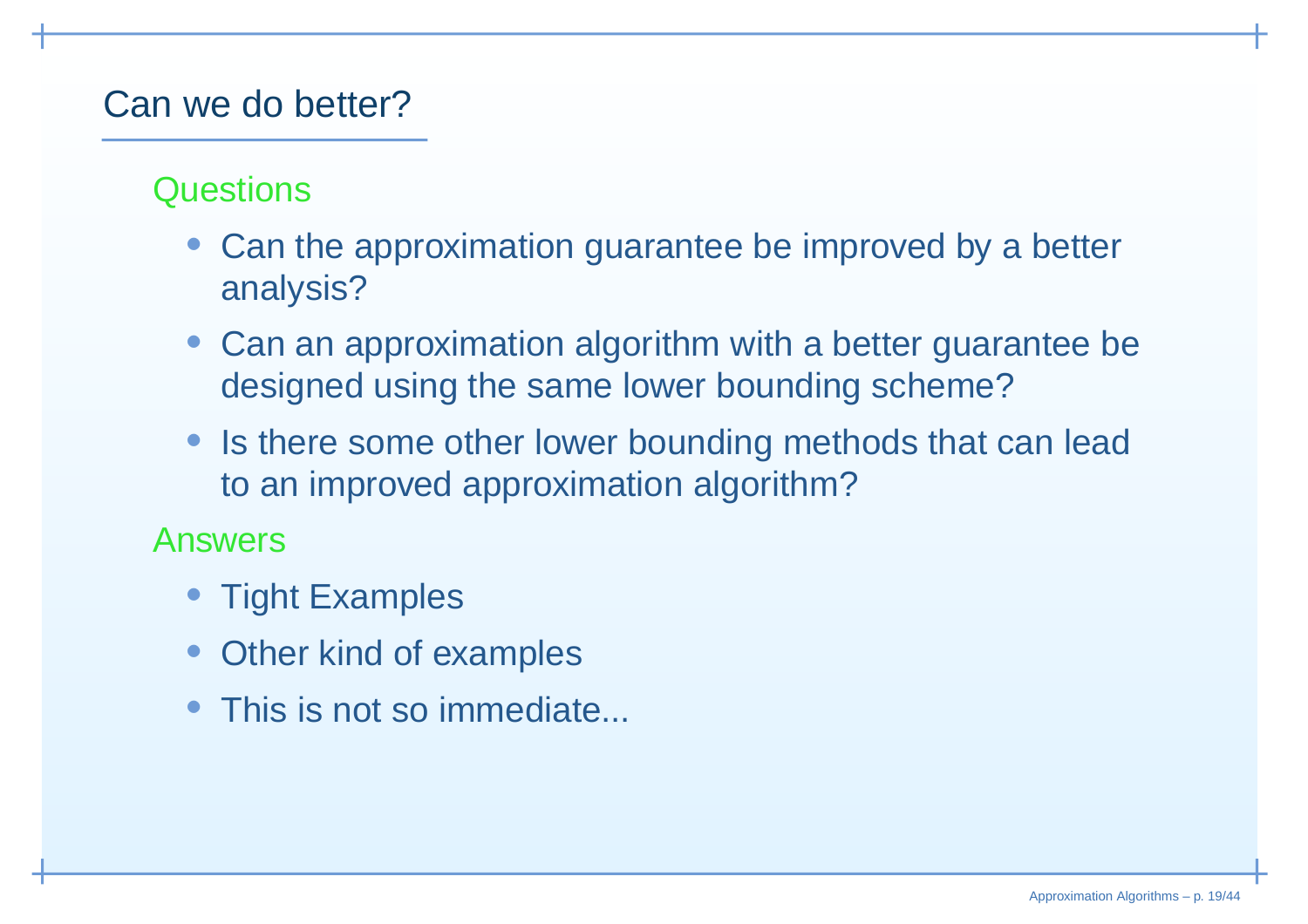# Tight Examples

• A better analysis might imply an  $l'$  s.t.  $l < l' \leq$  OPT. Then there would be a  $\rho' < \rho$  s.t.  $\rho \cdot l = \rho' \cdot l'$ , so

$$
SOL = \rho \cdot l = \rho' \cdot l' \leq \rho'OPT
$$

Thus we could obtain a better approximation factor  $\rho' < \rho.$ 

- Definition: An infinite family of instances in which  $l = \mathsf{OPT}$  is salled Tight Example for the connectionation elactive called Tight Example for the  $\rho$ -approximation algorithm.
- If  $l =$  $\lambda =$  OPT then there is no  $l' > l$  s.t  $l' \leq$  OPT.  $\rightsquigarrow$  So we can't find a better factor by better analysis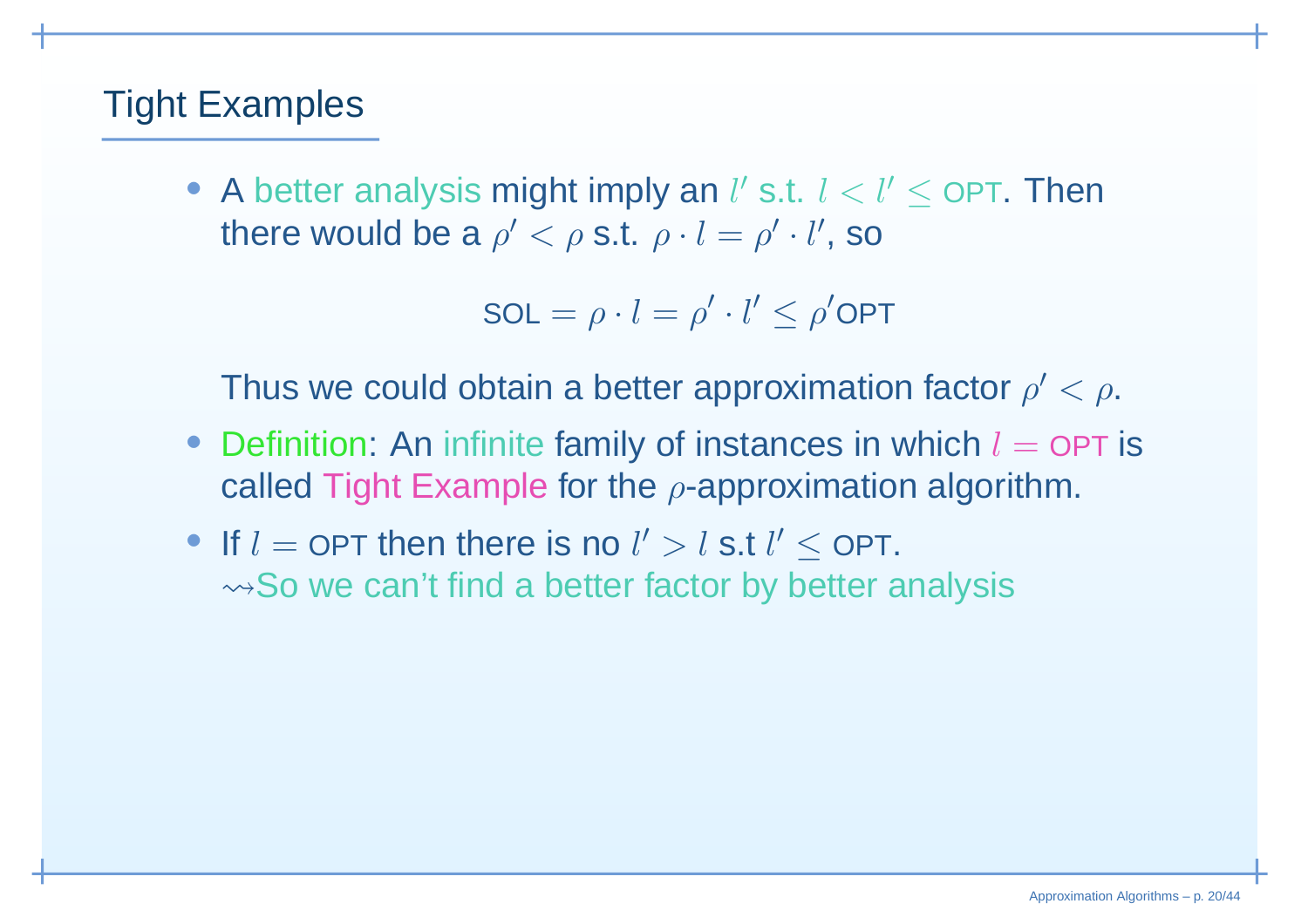# Tight Example for the matching algorithm

- The infinite family  $K_{n,n}$  of the complete balanced bipartite graphs is <sup>a</sup> tight example.
- $\bullet$   $|M|=n=$  optimal solution. = OPT. So the solution returned is 2 times the<br>relution

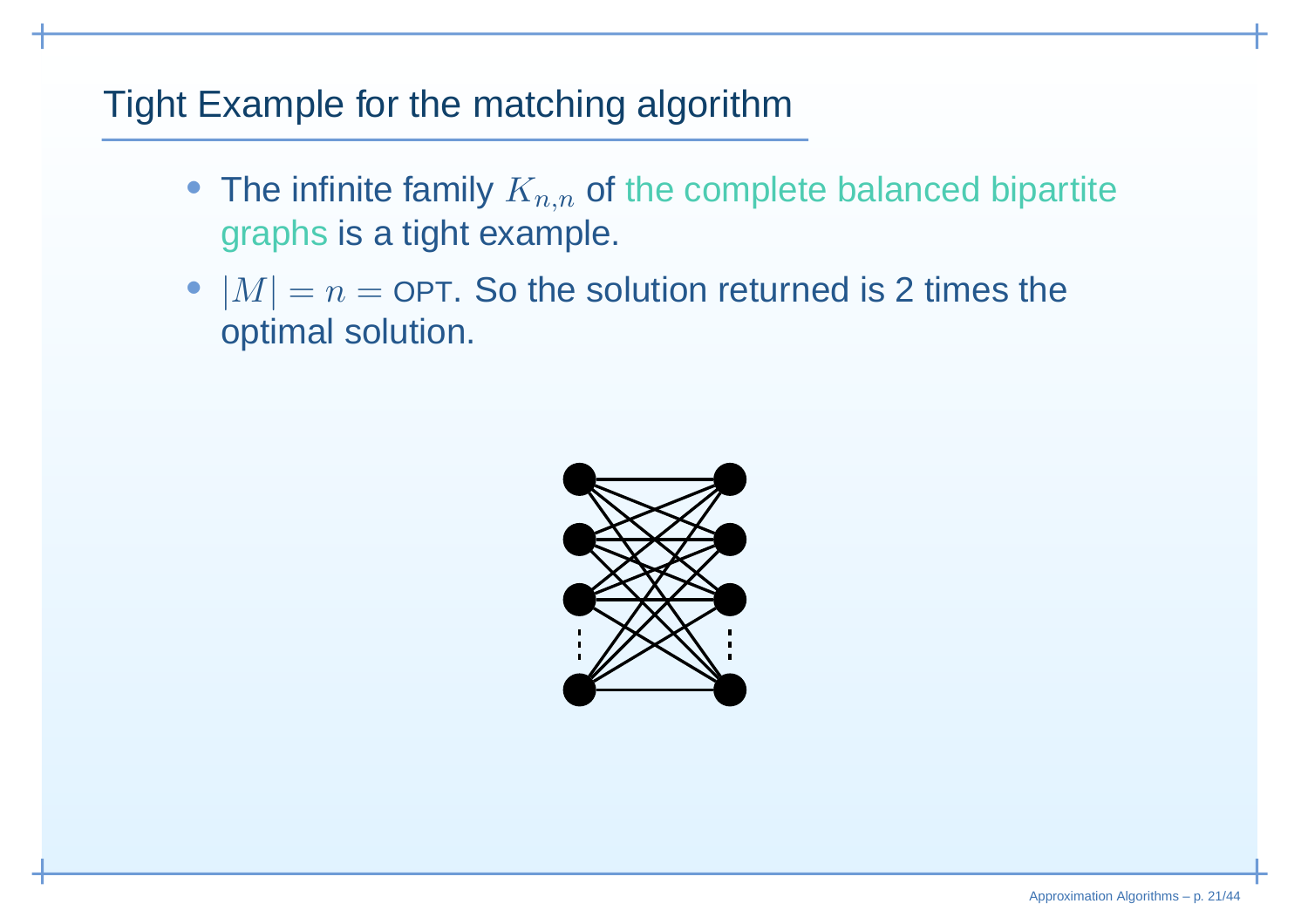#### Other kind of examples

- Using the same lower bound  $l \leq$  OPT we might find a better sleavithmenticle  $l \leq$  that semi-tries solution is that  $l$ algorithm with  $\rho' < \rho$  that computes SOL =  $\rho' \cdot l$ . This would imply a better  $\rho'$  approximation algorithm.
- An infinite family where  $l = \frac{1}{\rho}$ OPT implies that  $\mathsf{SOL} = l \cdot \rho' = \frac{1}{\rho} \rho' \mathsf{OPT} < \mathsf{OPT}$  (contradiction).  $\rightsquigarrow$ Thus it is impossible to find another algorithm with better approximation factor using the lower bound  $l\leq$  OPT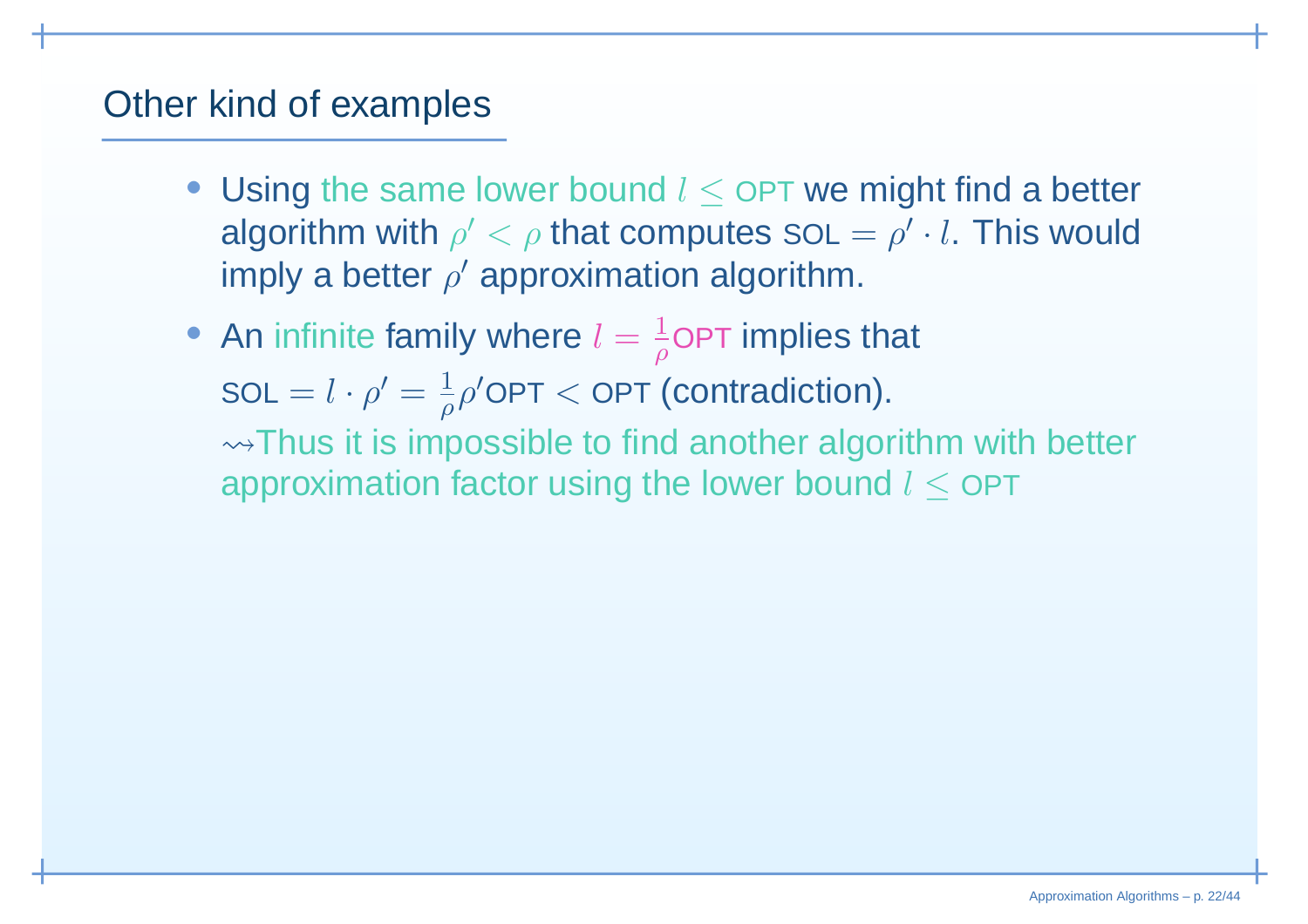## Using the matching lower bound

- The infinite family  $K_{2n+1}$  of the complete bipartite graphs with odd number of vertices have an optimal vertex of cardinality  $2n$
- A maximal matching could be  $|M|=n=\frac{1}{2}$  solution returned is the optimal solution.  $\frac{1}{2}$ OPT. So the

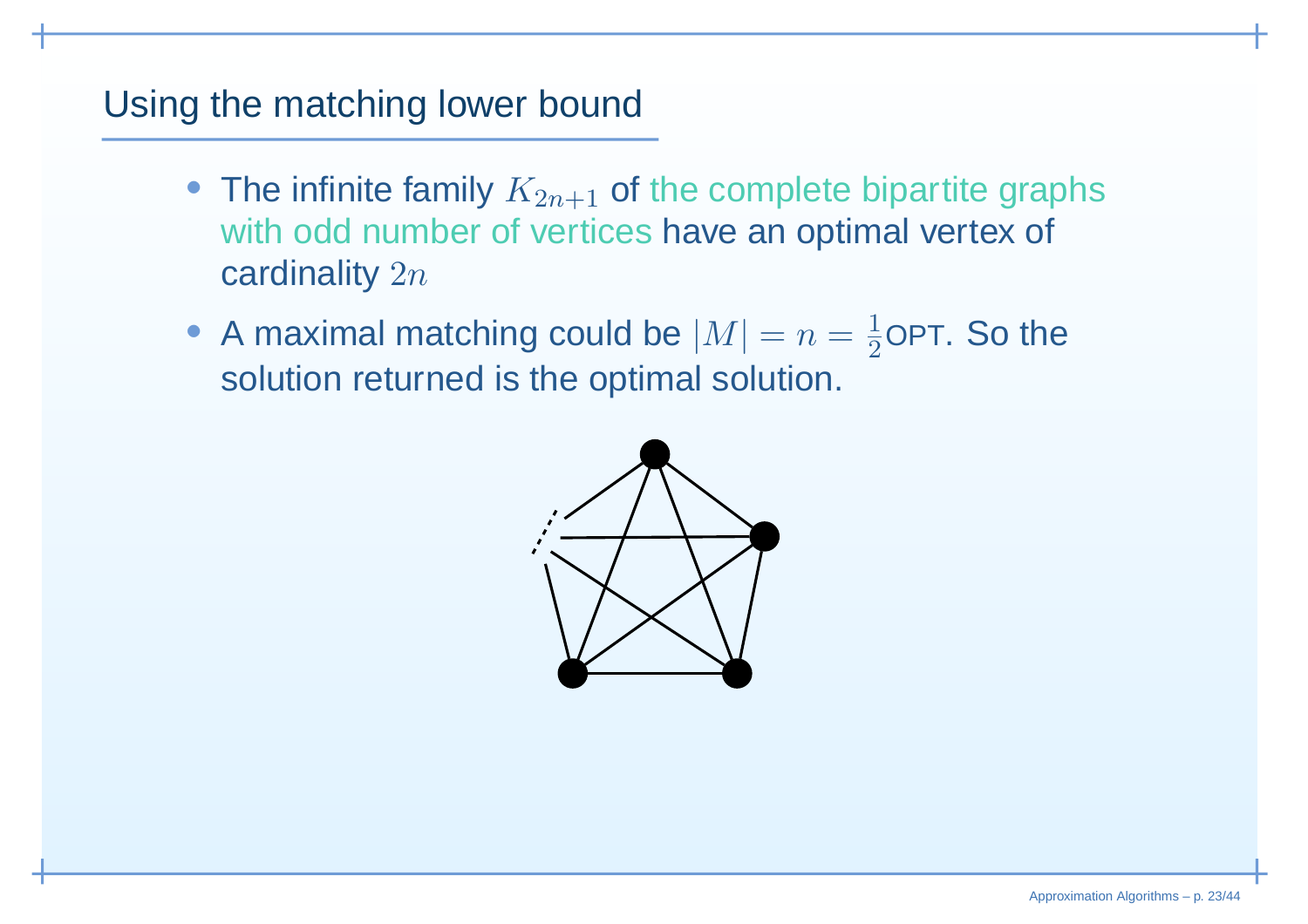#### Other lower bounds for Vertex Cover

- This is still an open research area.
- Best known result for the approximation factor (until 2004) is2− $-\Theta(\frac{1}{\sqrt{2}})$ 1 $\frac{1}{\log n})$  (due to George Karakostas)
- Uses Linear Programming.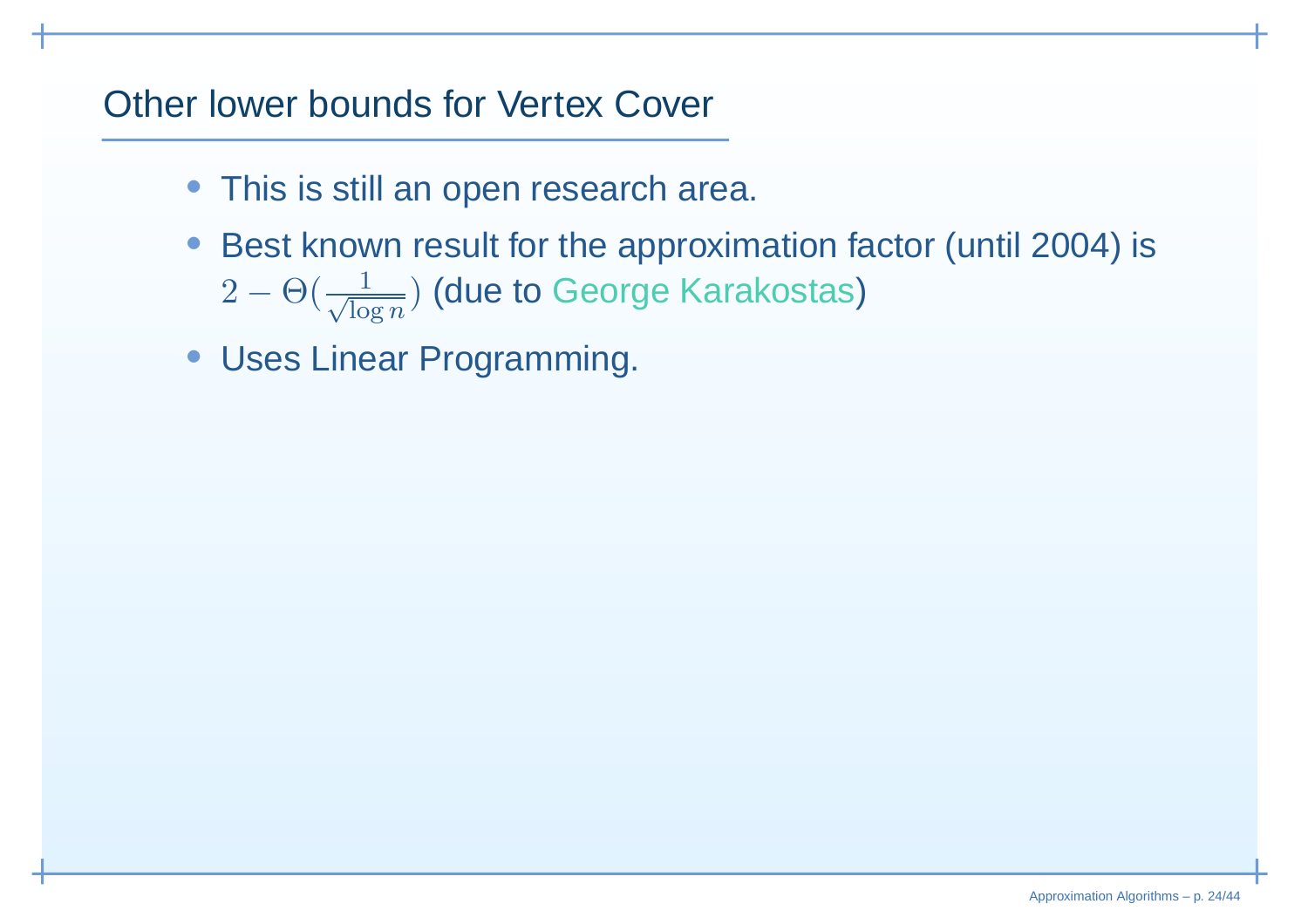# 3. Knapsack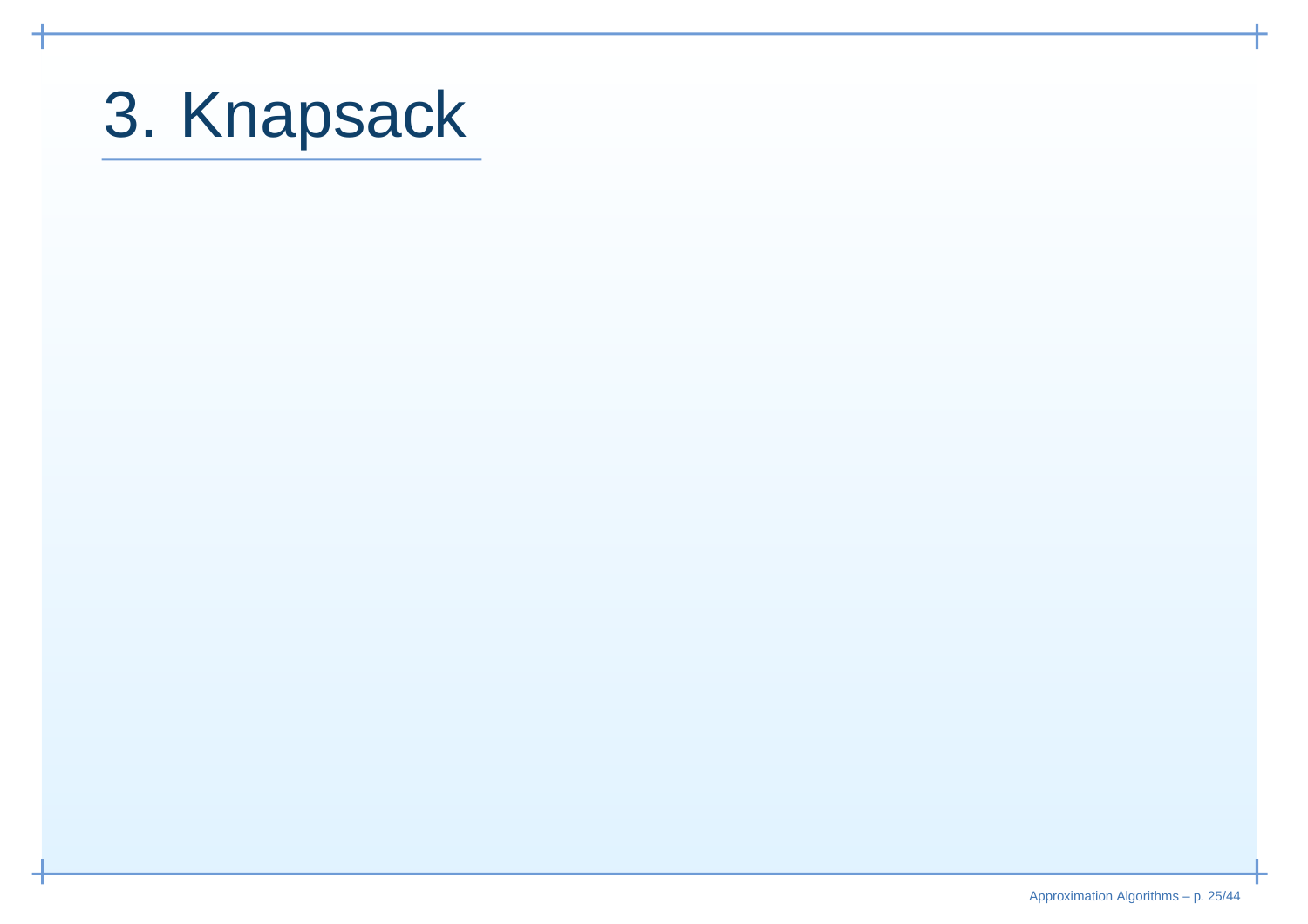## Pseudo-polynomial time algorithms

- An instance  $I$  of any problem  $\Pi$  consists of objects (sets, graphs,. . . ) and numbers.
- The size of  $I(|I|)$  is the number of bits needed to write the instance  $I.$
- Numbers in  $I$  are written in binary
- Let  $I_u$  be the instance  $I$  where all numbers are written in unary
- Definition: A pseudo-polynomial time algorithm is an algorithm running in polynomial time in  $\left|I_u\right|$
- Pseudo-polynomial time algorithms can be obtained usingDynamic Programming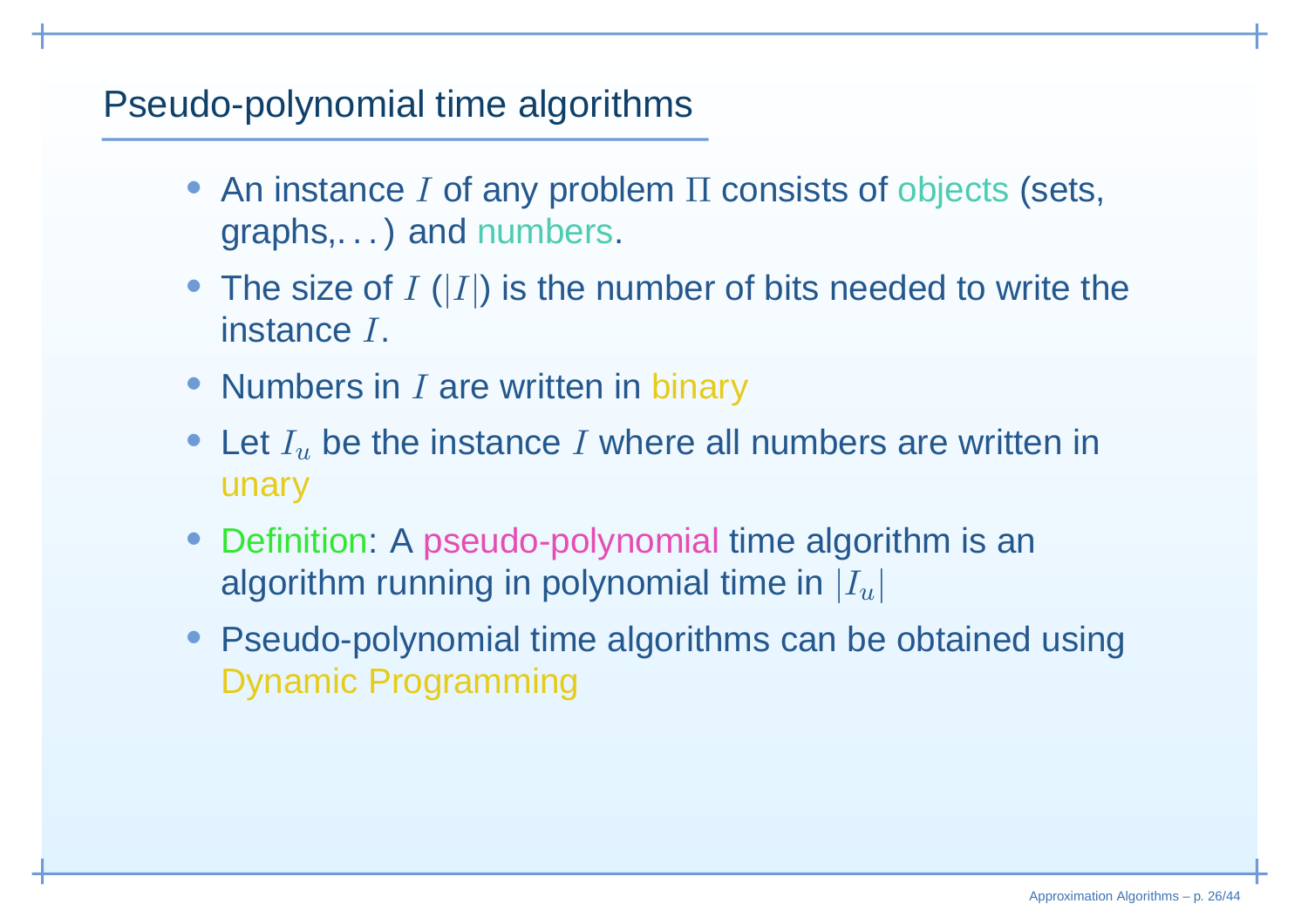#### Strong NP-hardness

- Definition: A problem is called strongly NP-hard if any problem in NP can be polynomially reduced to it andnumbers in the reduced instance are written in unary
- Informally: A strongly NP-hard problem remains NP-hard even if the input numbers are less than some polynomial of the size of the objects.

 $\rightsquigarrow$  Strongly NP-hard problems cannot admit a pseudo-polynomial time algorithm, assuming  $P \neq NP$ (else we could solve the reduced instance in polynomial time, thus we could solve every problem in NP in polynomial time. That would imply  $P=NP$ )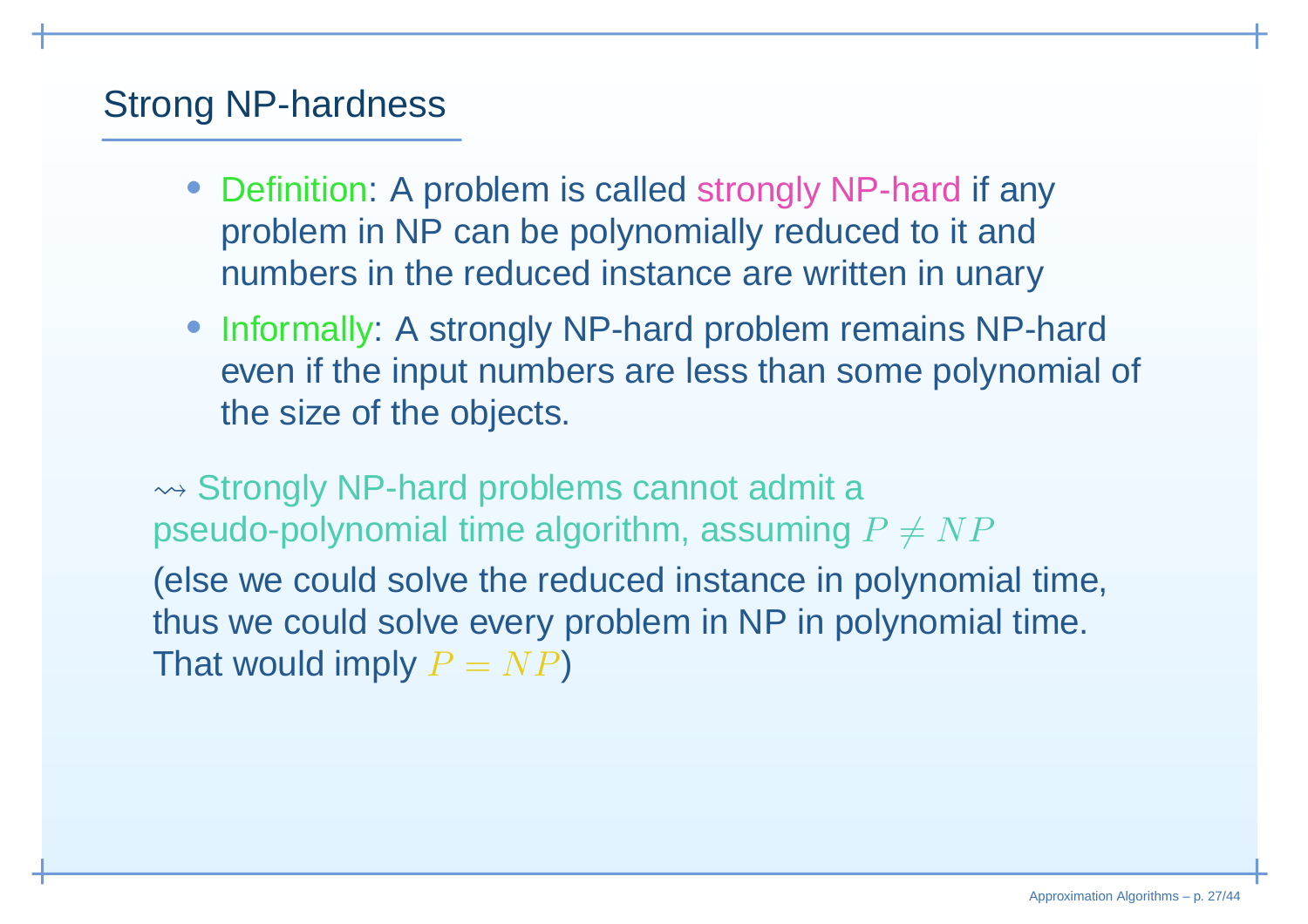# The existence of FPTAS

Theorem: For a minimization problem  $\Pi$  if  $\forall$  instance  $I,$ 

- $\bullet\,$  OPT is strictly bounded by a polynomial of  $|I_u|$  and
- the objective function is integer valued

then  $\Pi$  admits an FPTAS  $\Rightarrow \Pi$  admits a pseudo-polynomial time<br>algorithm algorithm

 $\rightsquigarrow$  A strongly NP-hard problem (under the previous assumptions) cannot admit an FPTAS unless  $P = NP$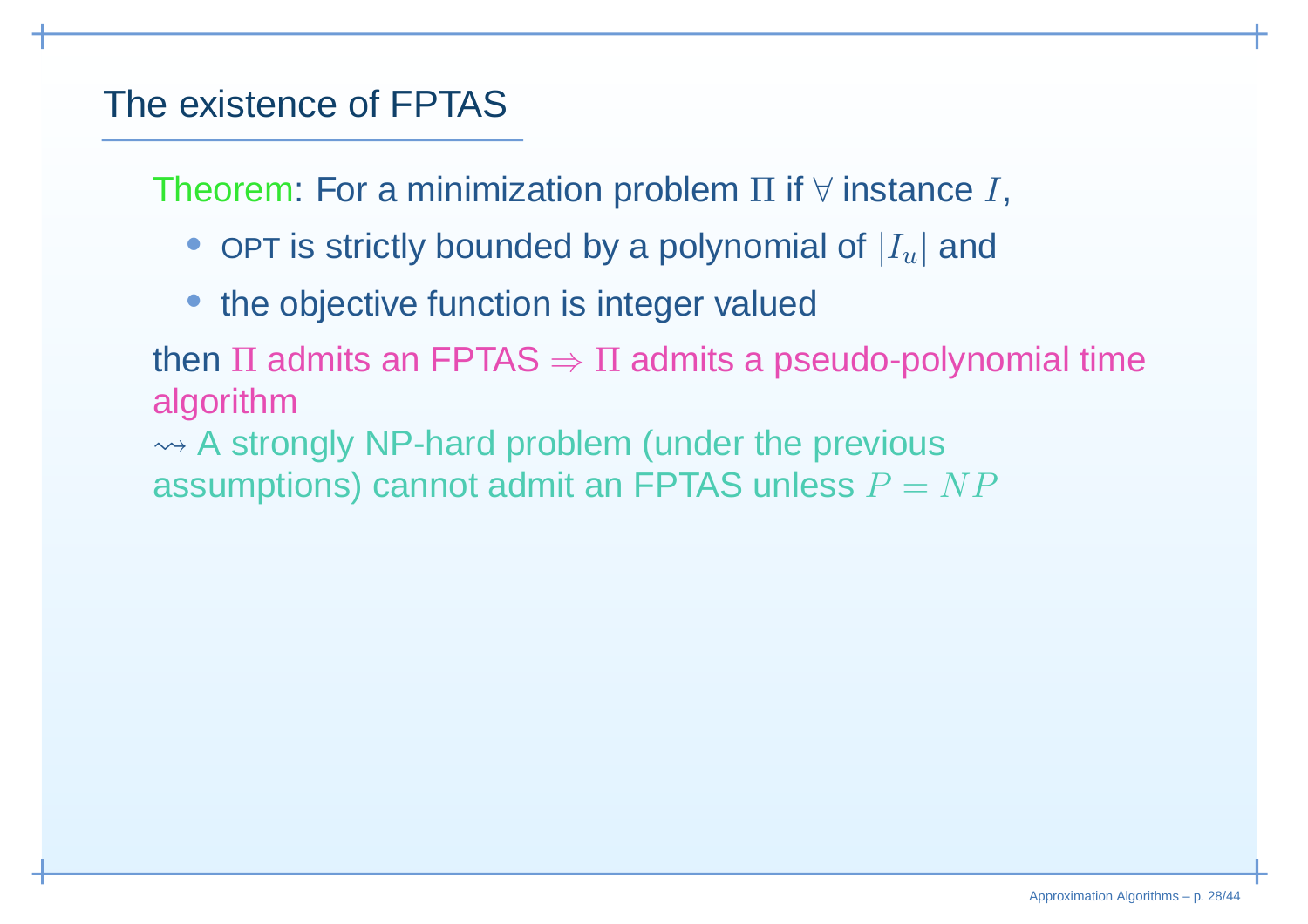# The Knapsack Problem (i)

- Definition: The discrete version is given a set of  $n$  items  $X=% \begin{bmatrix} 1\,, & 1\,, \end{bmatrix} \begin{bmatrix} 1\,, & 1\,, \end{bmatrix}$  $weight: X \rightarrow \mathbb{N}$  function are provided  $\{x_1, \ldots, x_n\}$  where a  $profit: X \rightarrow \mathbb{N}$  and a  $^{i_{t+1}, V}$  .  $\mathbb{N}$  function are provided and a "know  $weight: X \rightarrow \mathbb{N}$  function are provided and a "knapsack" of the conservative  $P \subset \mathbb{N}$  , find a subset  $V \subset X$  where total size  $\blacksquare$ total capacity  $B\in\mathbb{N}$ , find a subset  $Y\subseteq X$  whose total size<br>is bounded by  $B$  and maximizes the total prefit is bounded by  $B$  and maximizes the total profit.
- $\bullet\,$  Definition: The continuous version is given a set of  $n$ continuous items  $X=\{x_1,\ldots,x_n\}$  where  $profit$  an function are provided and <sup>a</sup> "knapsack" of total capacity $\{x_1, \ldots, x_n\}$  where  $profit$  and  $weight$  $\in$   $\mathbb{N},$  find a sequence  $\{w_1, \ldots, w_n\}$  of portions where  $\frac{B}{\sum}$  $n \sim n$  that requires the to  $\sum\limits_{i=1}^nw_i=B$  that maximizes the total profit.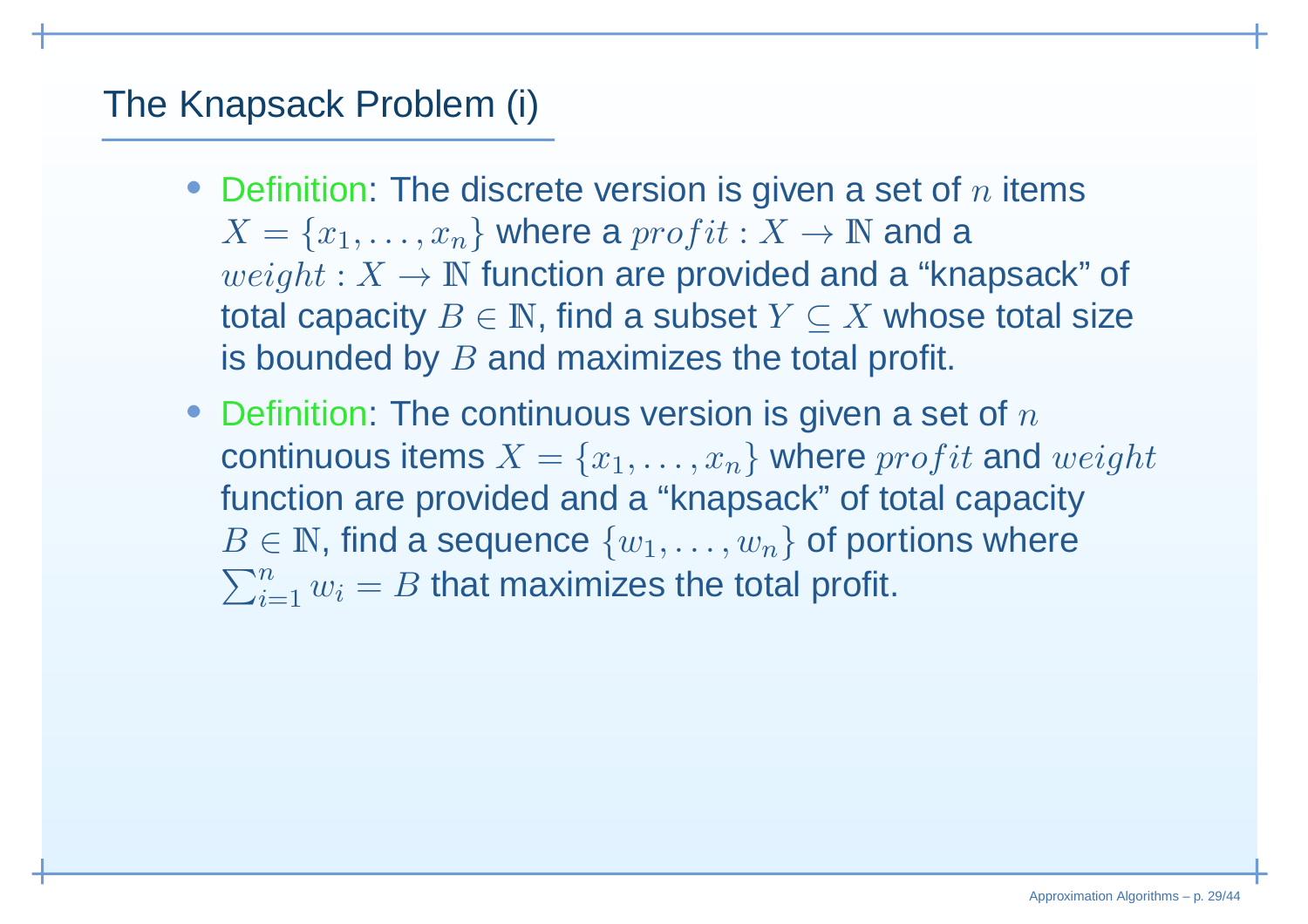# The Knapsack Problem (ii)

- The greedy algorithm (sort the objects by decreasing ratio of profit to woight) solves in polynomial time the continuour of profit to weight) solves in polynomial time the continuous version
- The greedy algorithm can be made to perform arbitrarilybad for the discrete version.
- Discrete Knapsack is NP-hard
- Pseudo-polynomial time and FPTAS algorithms will be presented for the discrete version.
- For now on we focus on discrete knapsack and call it "knapsack"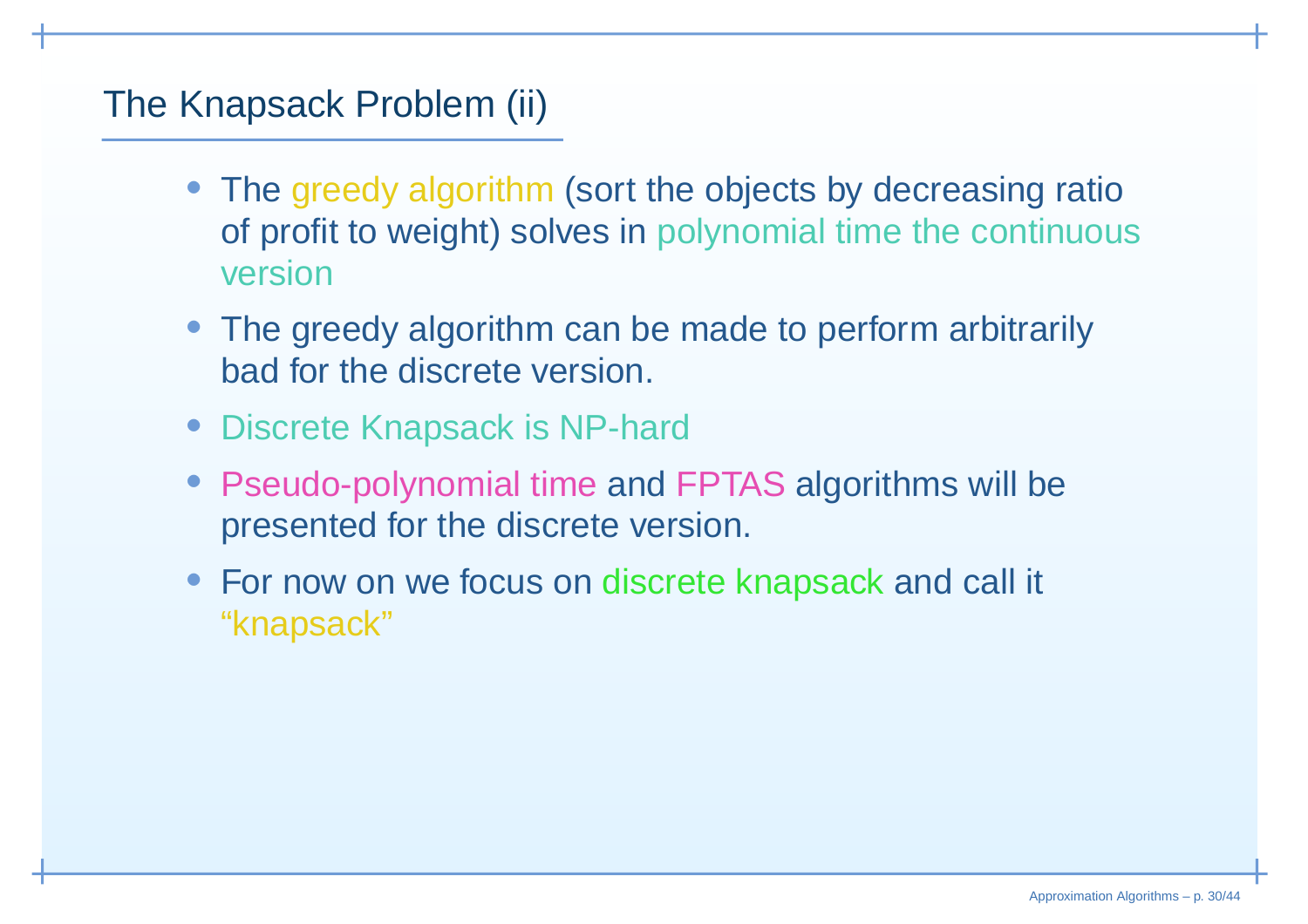# A pseudo-polynomial time algorithm for knapsack (i)

- Let  $P$  be the profit of the most profitable object
- $\bullet\;nP$  is a trivial upper bound on the total profit
- For  $i \in \{1, ..., n\}$  and  $p \in \{1, ..., nP\}$  let  $S(i, p)$  denote a subset of  $\{$ subset of  $\{x_1,\ldots,x_i\}$  whose total profit is exactly  $p$  and its total weight is minimized
- Let  $W(i, p)$  denote the weight of  $S(i, p)$  ( $\infty$  if no such a set exists) exists)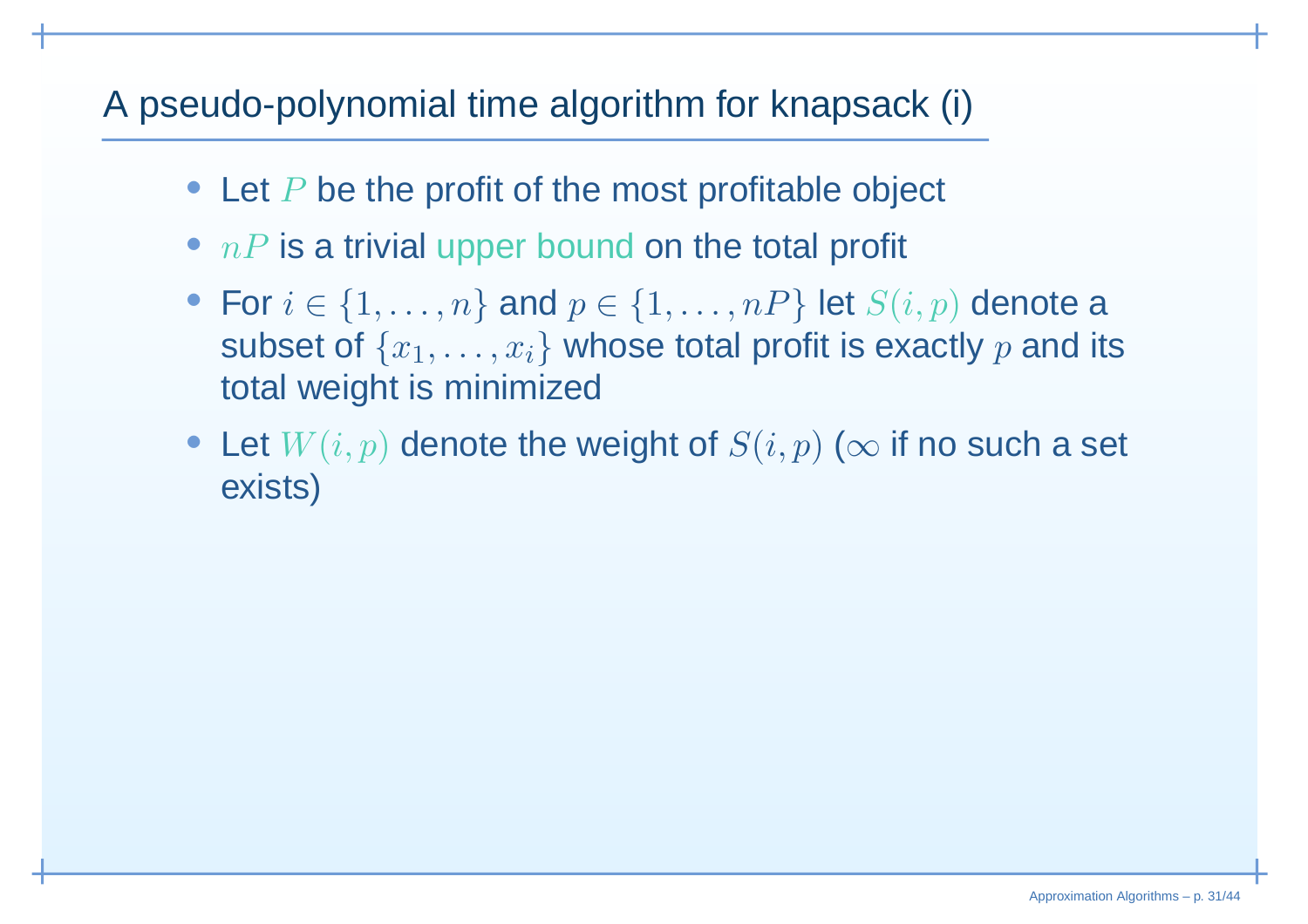# A pseudo-polynomial time algorithm for knapsack (ii)

The following recursive scheme computes all values  $W(i, p)$  in  $O(n$ 2 $^2P)$ 

•  $W(1, p) = weight(x_1)$ , if  $p = profit(x_1)$ ,  $\infty$  else

• 
$$
W(i+1, p) =
$$
  
\n
$$
\begin{cases}\nW(i, p), & \text{if } profit(x_{i+1}) > p \\
\min\{W(i, p), weight(x_{i+1}) + W(i, p - profit(x_{i+1}))\}, \text{else}\n\end{cases}
$$

The optimal solution of the problem is  $\max\{p \mid W(n,p) \leq B\}$ 

 $\rightsquigarrow$ The optimal solution can be computed in polynomial time on  $n$ and  $P$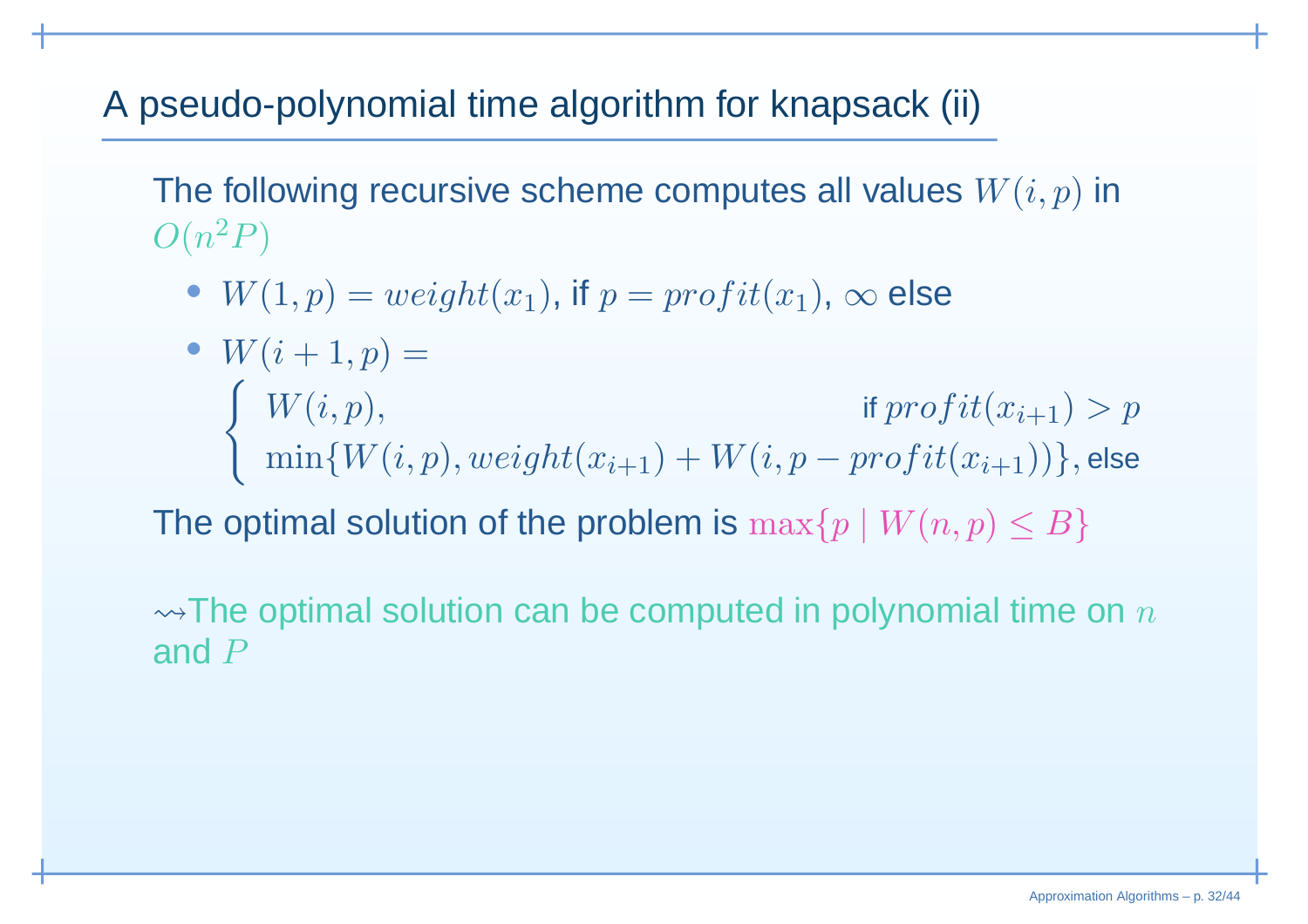# An FPTAS for Knapsack

- Idea: The previous algorithm could be <sup>a</sup> polynomial timealgorithm if  $P$  was bounded by a polynomial of  $n$
- Ignore <sup>a</sup> number of least significant bits of the profits of theobjects
- Modified profits  $profit'$  should now be numbers bounded by a polynomial of  $n$  and  $\frac{1}{\varepsilon}$  ( $\varepsilon$  is the error parameter)
- The algorithm:
	- 1. Given  $\varepsilon > 0$  define  $K = \frac{\varepsilon P}{n}$
	- 2. Set new profit function  $profit', profit'(x_i) = \lceil \frac{profit(x_i)}{K} \rceil$
	- 3. Run the pseudo-polynomial time algorithm describedpreviously and output the result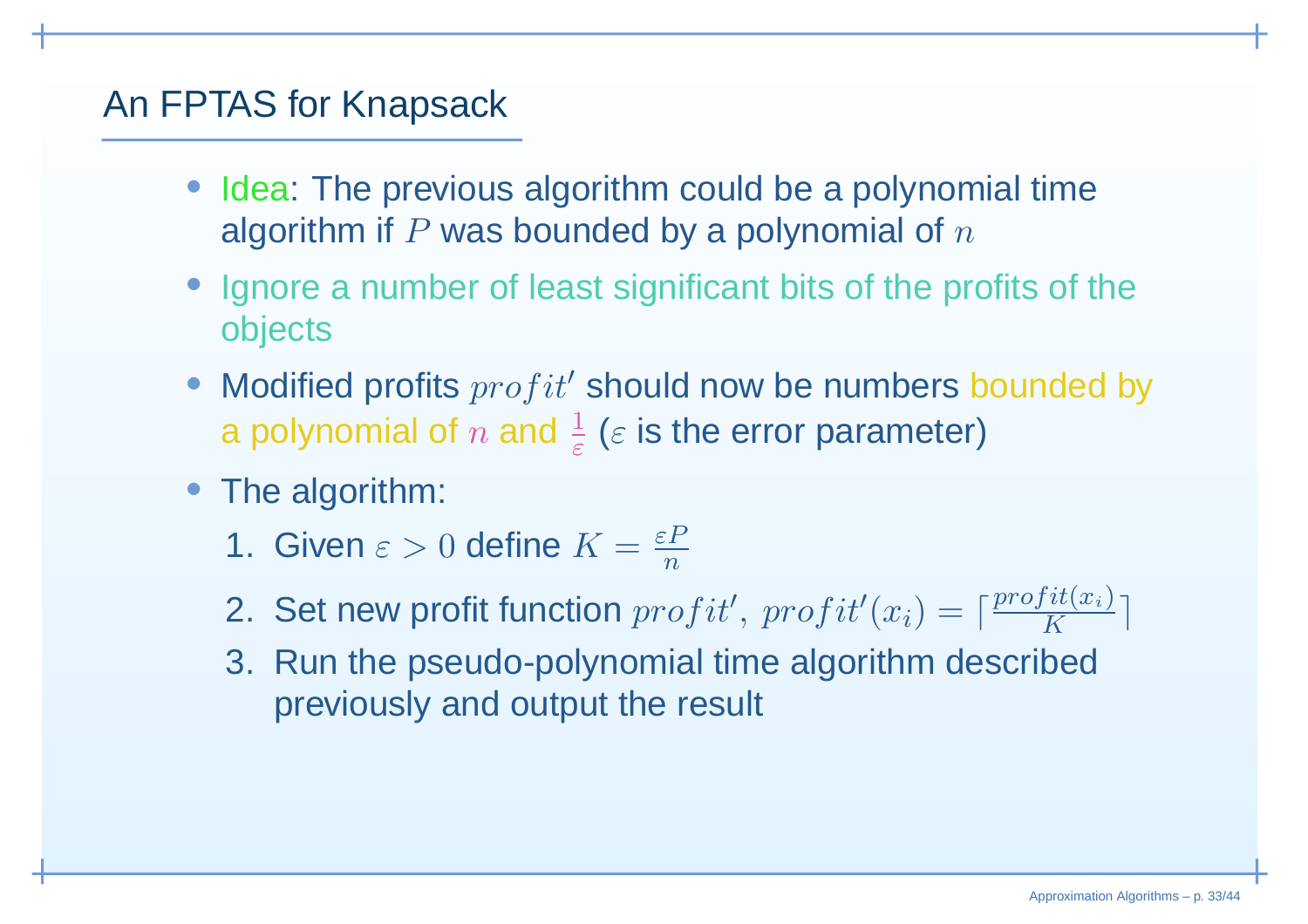# Analysis

Theorem: The previous algorithm is an FPTAS

- **1.** SOL  $\geq (1 \varepsilon)$ OPT
- 2. Runs in polynomial time in  $n$  and  $\frac{1}{\varepsilon}$

Proof:

- 1. Let  $S$  and  $O$  denote the output set and the optimal set
	- profit $'(\hat{x}_i) = \lceil \frac{profit(x_i)}{K} \rceil \Rightarrow$  $\textit{profit}(x_i) \leq K \cdot \textit{profit}'(x_i) \leq \textit{profit}(x_i) + K$
	- $\bullet~~\forall A\subseteq X:~profit(A)\leq K\cdot profit'(A)\leq profit(A)+n\cdot K$
	- $K = \frac{\varepsilon P}{n}$  $\, n \,$  $\frac{d^2P}{dr^2}$ ,  $\textit{profit}'(S) \geq \textit{profit}'(O)$ ,  $\textsf{OPT} \geq P$

Thus,  $\textsf{SOL} = \textit{profit}(S) \geq K \cdot \textit{profit}'(S) - nK \geq K$  $K \cdot profit'(O) - nK \ge profit(O) - nK = \mathsf{OPT} - \varepsilon P$  $\geq (1 - \varepsilon) \cdot \mathsf{OPT}$ 

2. The algorithm's running time is  $O(n^2\lceil \frac{P}{K} \rceil) = O(n^2\lceil \frac{n}{\varepsilon} \rceil)$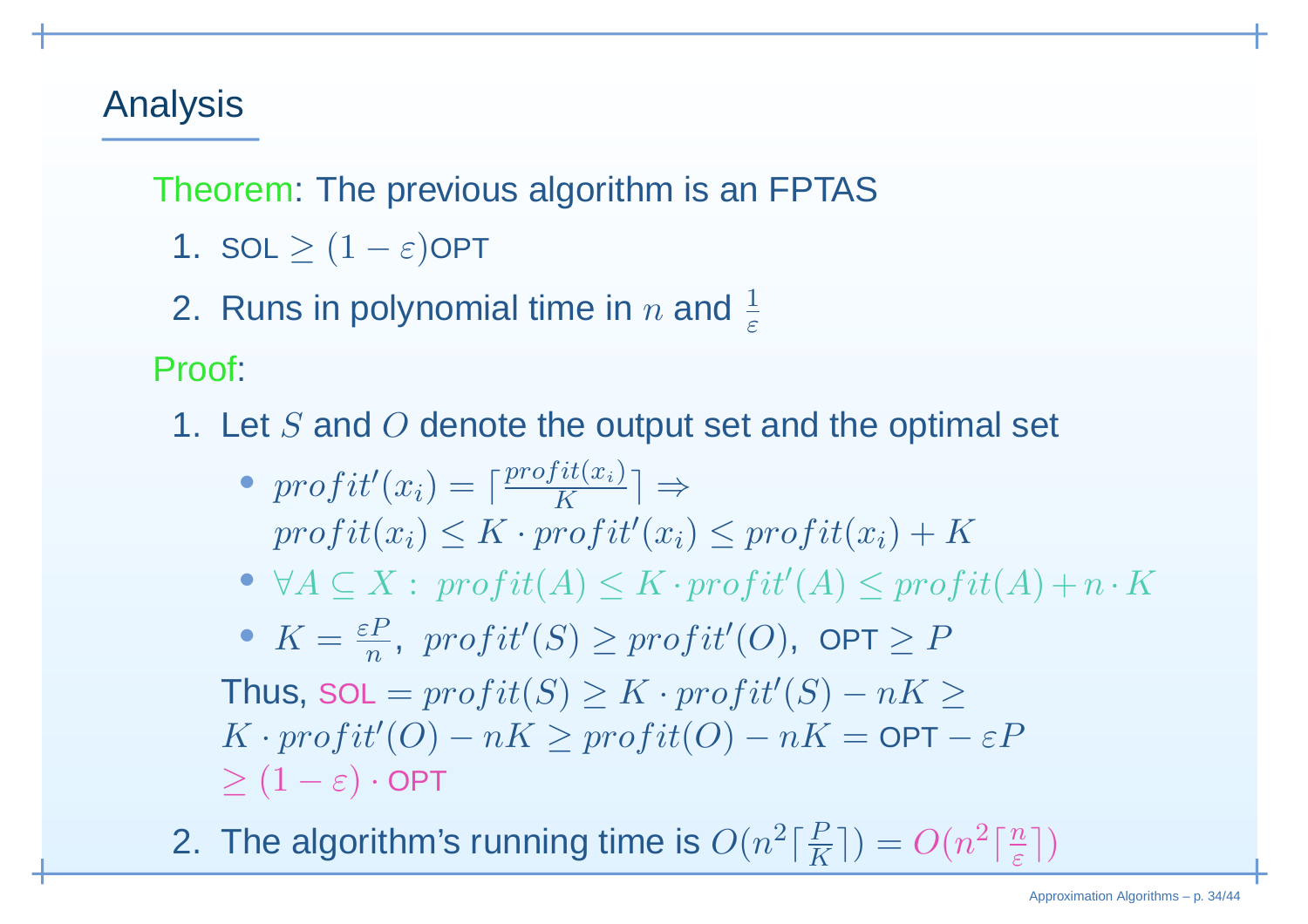# 4. TSP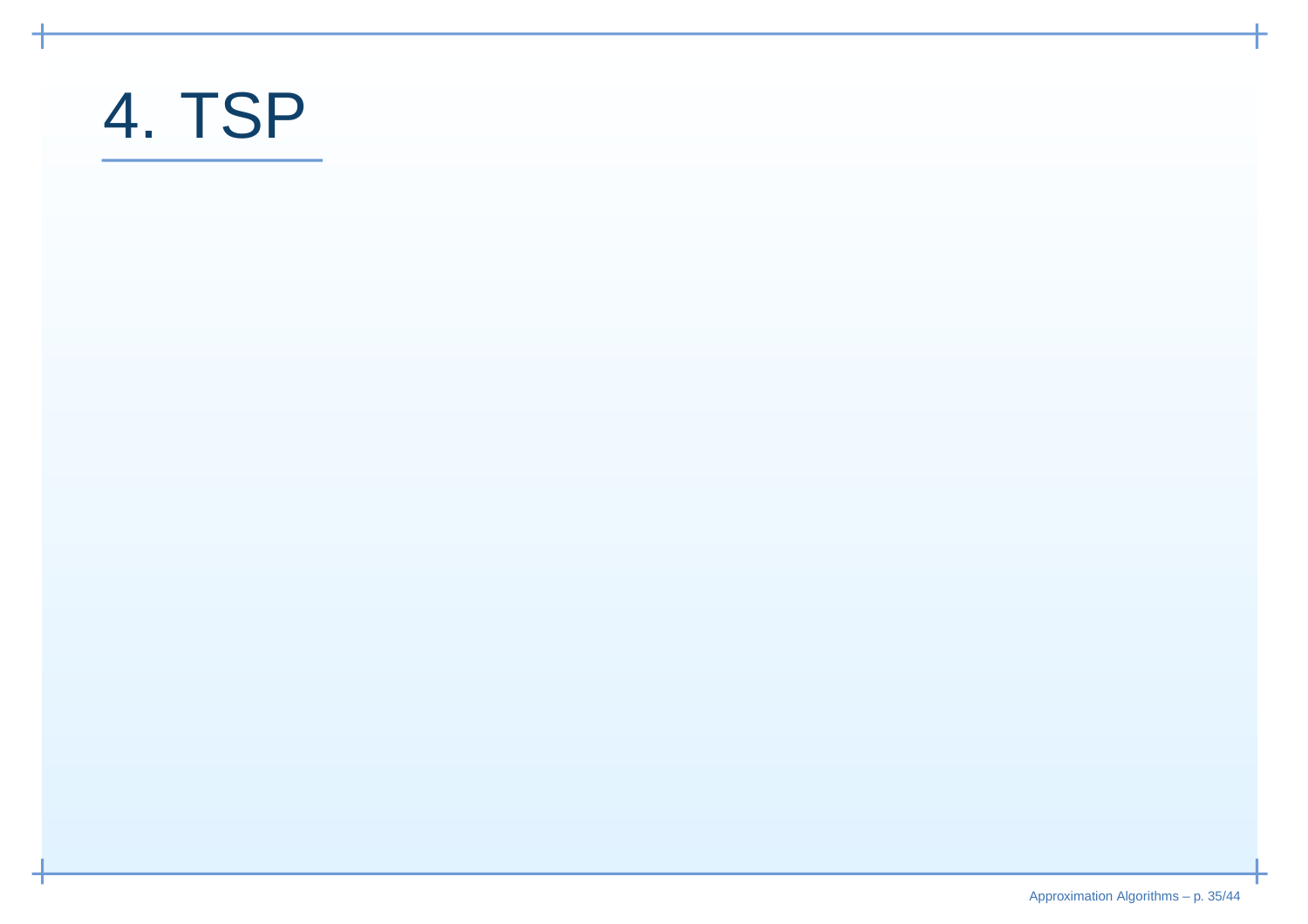# Hardness of Approximation

To show that an optimization problemΠ is hard to approximate we can use

- A Gap-introducing reduction: Reduces an NP-complete decision problem  $\Pi'$  to  $\Pi$
- A Gap-preserving reduction: Reduces a hard to approximate optimization problem  $\Pi'$  to  $\Pi$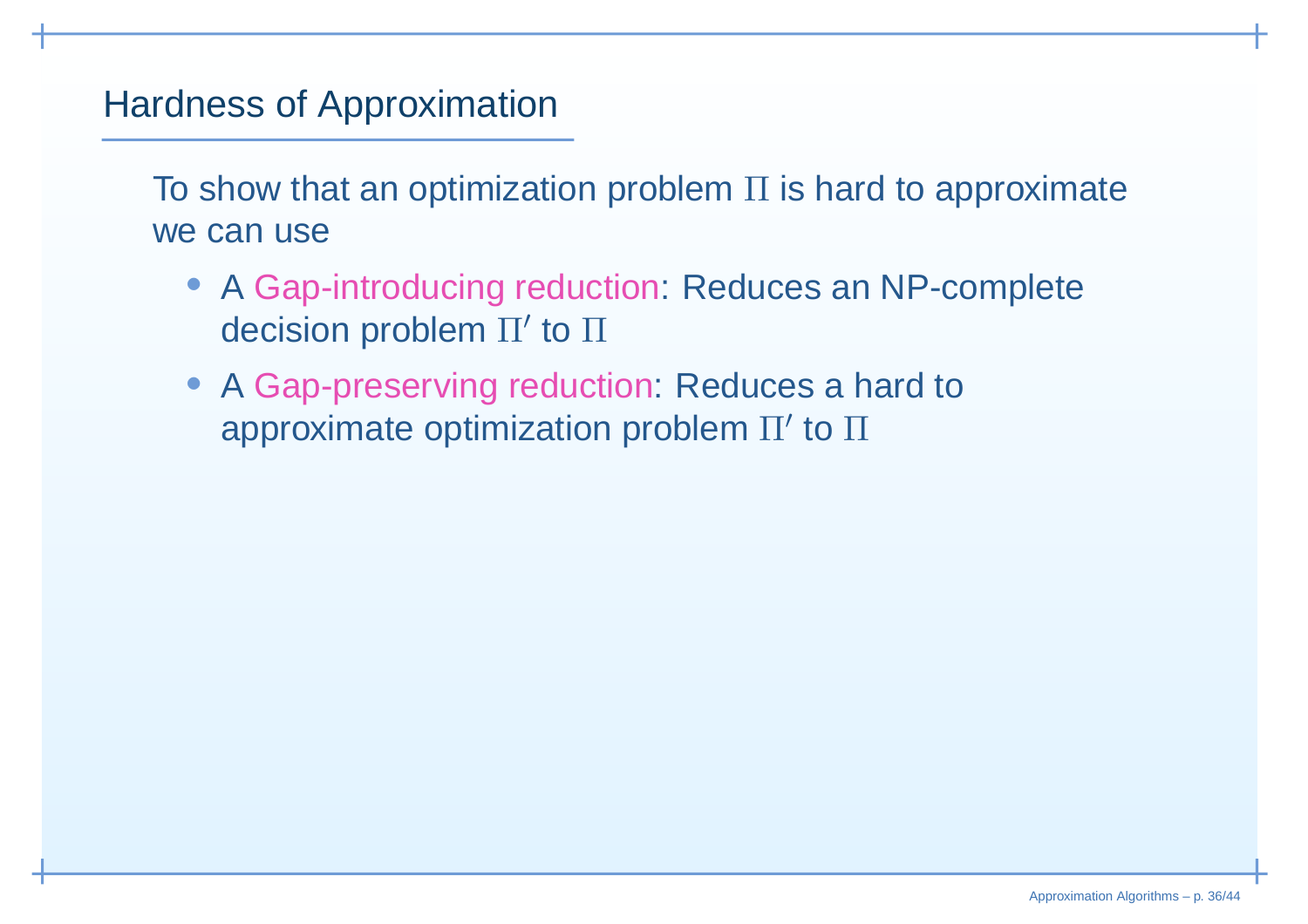# Gap-introducing reductions (i)

Suppose that Π' is a decision problem and Π a minimization<br>nreblam (similar for maximization) problem (similar for maximization). A reduction  $h$  from  $\Pi'$  to  $\Pi$  is called gap-introducing if:

- 1. Transforms (in polynomial time) any instance  $I'$  of  $\Pi'$  to an instance  $I=h(I^{\prime}% ,I_{I}^{\prime})$  $)$  of  $\Pi$
- 2. There are functions  $f$  and  $\alpha$  s.t.
	- If  $I'$  is a 'yes instance' of  $\Pi'$  then  $\mathsf{OPT}(\Pi,I)\le f(I)$
	- If  $I'$  is a 'no instance' of  $\Pi'$  then  $\mathsf{OPT}(\Pi,I) > \alpha(|I|) \cdot f(I)$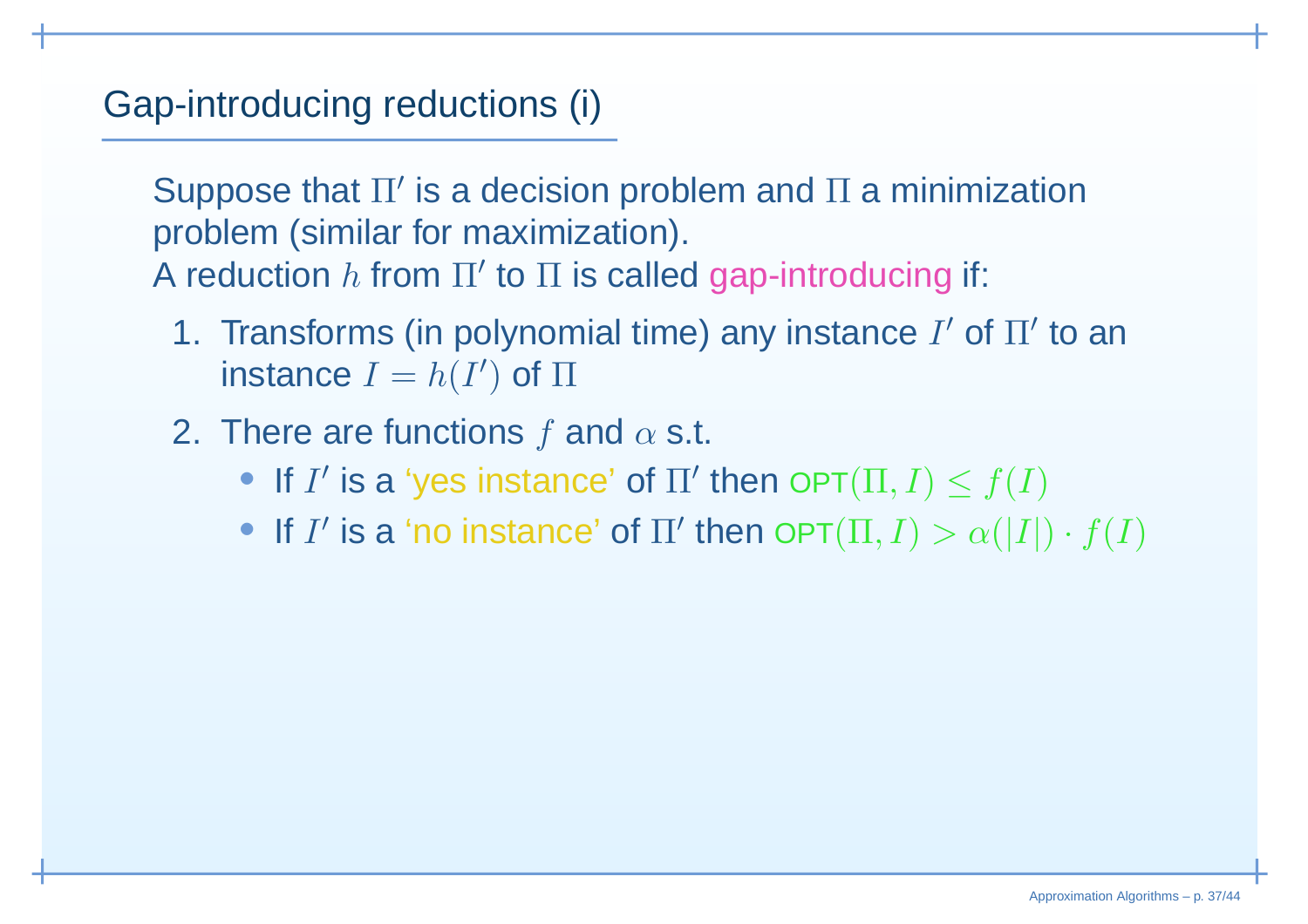# Gap-introducing reductions (ii)

Theorem: If Π' is NP-complete then Π cannot be approximated<br>with a factor with a factor  $\alpha$ 

Proof: If  $\Pi$  had an approximation algorithm of factor  $\alpha$  then<br>and  $\alpha$  $\mathsf{SOL} \leq \alpha \cdot \mathsf{OPT}$ . So,

- I' is a 'yes instance' of  $\Pi' \Rightarrow {\tt SOL} \leq \alpha \cdot {\tt OPT}(\Pi, I) \leq \alpha \cdot f(I)$
- $I'$  is a 'no instance' of  $\Pi' \Rightarrow {\tt SOL} > {\tt OPT}(\Pi, I) > \alpha(|I|) \cdot f(I)$

Then by using the approximation algorithm for Π we could be<br>able to determine in nelimential time whether the instance *I*/ able to determine in polynomial time whether the instance  $I'$  is 'yes' or 'no'.

Since  $\Pi$  is NP-complete, this would imply  $P=NP$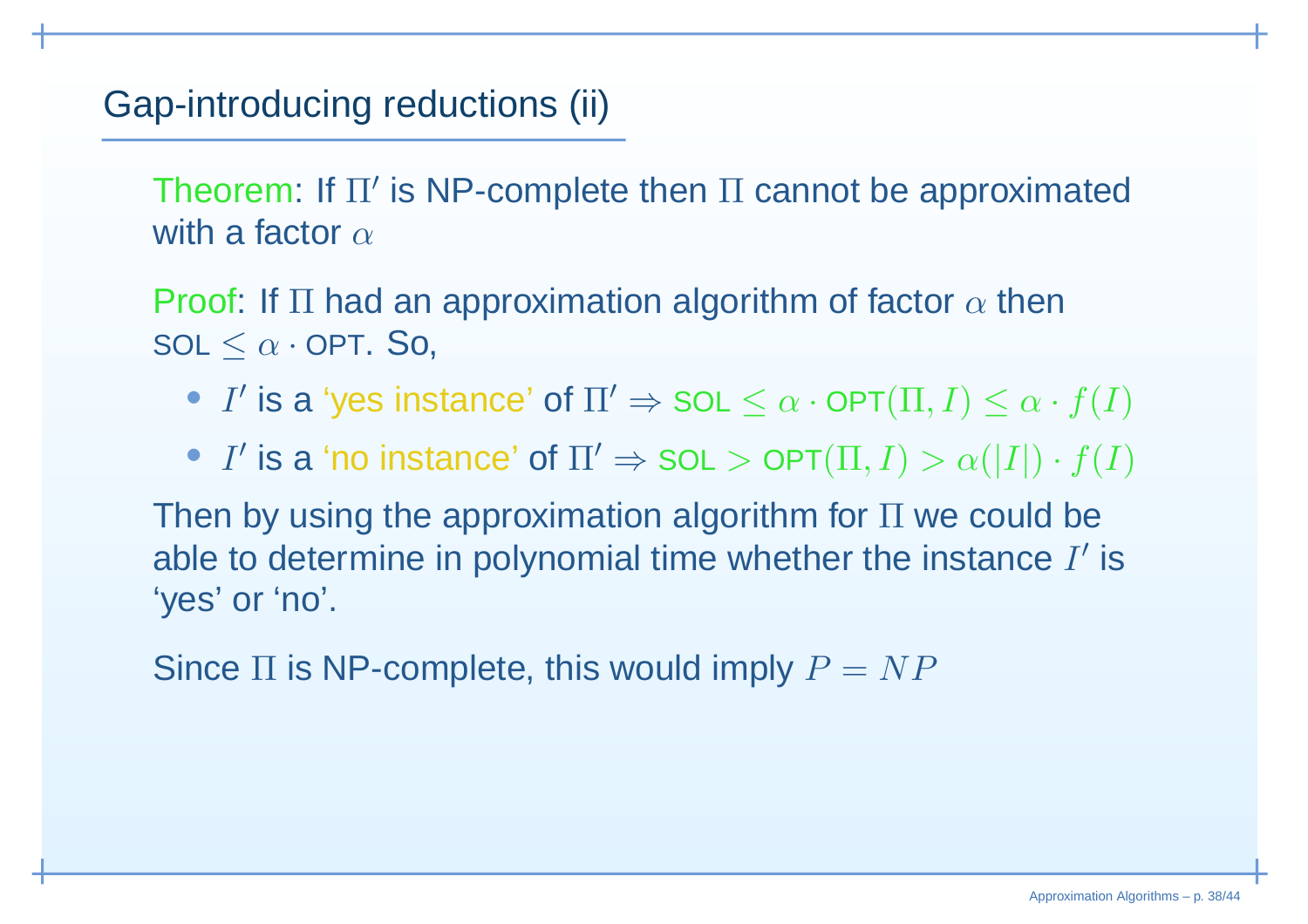# Gap-preserving reductions (i)

Suppose that Π' is a minimization problem and Π a minimization<br>(similar far ather sesse) (similar for other cases).

A reduction  $h$  from  $\Pi'$  to  $\Pi$  is called gap-preserving if:

- 1. Transforms (in polynomial time) any instance  $I'$  of  $\Pi'$  to an instance  $I=h(I^{\prime}% ,I_{I}^{\prime})$  $)$  of  $\Pi$
- 2. There are functions  $f,f',\alpha,\beta$  s.t.
	- $\bullet$  Opt $(\Pi',I'$  $)\leq f^{\prime}$  $(I^{\prime}% f)(\theta)=\left( \int_{\mathbb{R}}^{J_{1}}\mathcal{F}_{\theta}\left( \int_{\mathbb{R}}^{J_{2}}\mathcal{F}_{\theta}\left( \int_{\mathbb{R}}^{J_{1}}\mathcal{F}_{\theta}\left( \int_{\mathbb{R}}^{J_{2}}\mathcal{F}_{\theta}\left( \int_{\mathbb{R}}^{J_{1}}\mathcal{F}_{\theta}\left( \int_{\mathbb{R}}^{J_{2}}\mathcal{F}_{\theta}\left( \int_{\mathbb{R}}^{J_{1}}\mathcal{F}_{\theta}\left( \int_{\mathbb{R}}^{J_{2}}\mathcal{F}_{\theta}\left( \int_{\mathbb{$  $)\Rightarrow$  OPT $(\Pi, I) \leq f(I)$
	- $\bullet$  OPT $(\Pi',I')>\beta(|I'|)\cdot f'(I')\Rightarrow$  OI  $) > \beta(|I'|$  $|)\cdot f'$  $(I^{\prime}% f)(\theta)=\left( \int_{\mathbb{R}^{d}}% {\mathbb{R}^{d}}\right) ^{1-\eta}\left( \int_{\mathbb{R}^{d}}% {\mathbb{R}^{d}}\right) ^{1-\eta}\left( \int_{\mathbb{R}^{d}}% {\mathbb{R}^{d}}\right) ^{1-\eta}\left( \int_{\mathbb{R}^{d}}% {\mathbb{R}^{d}}\right) ^{1-\eta}\left( \int_{\mathbb{R}^{d}}% {\mathbb{R}^{d}}\right) ^{1-\eta}\left( \int_{\mathbb{R}^{d}}% {\mathbb{R}^{d}}\right) ^{1-\eta}\left( \int_{\mathbb{R}$  $) \Rightarrow$  OPT $(\Pi, I) > \alpha(|I|) \cdot f(I)$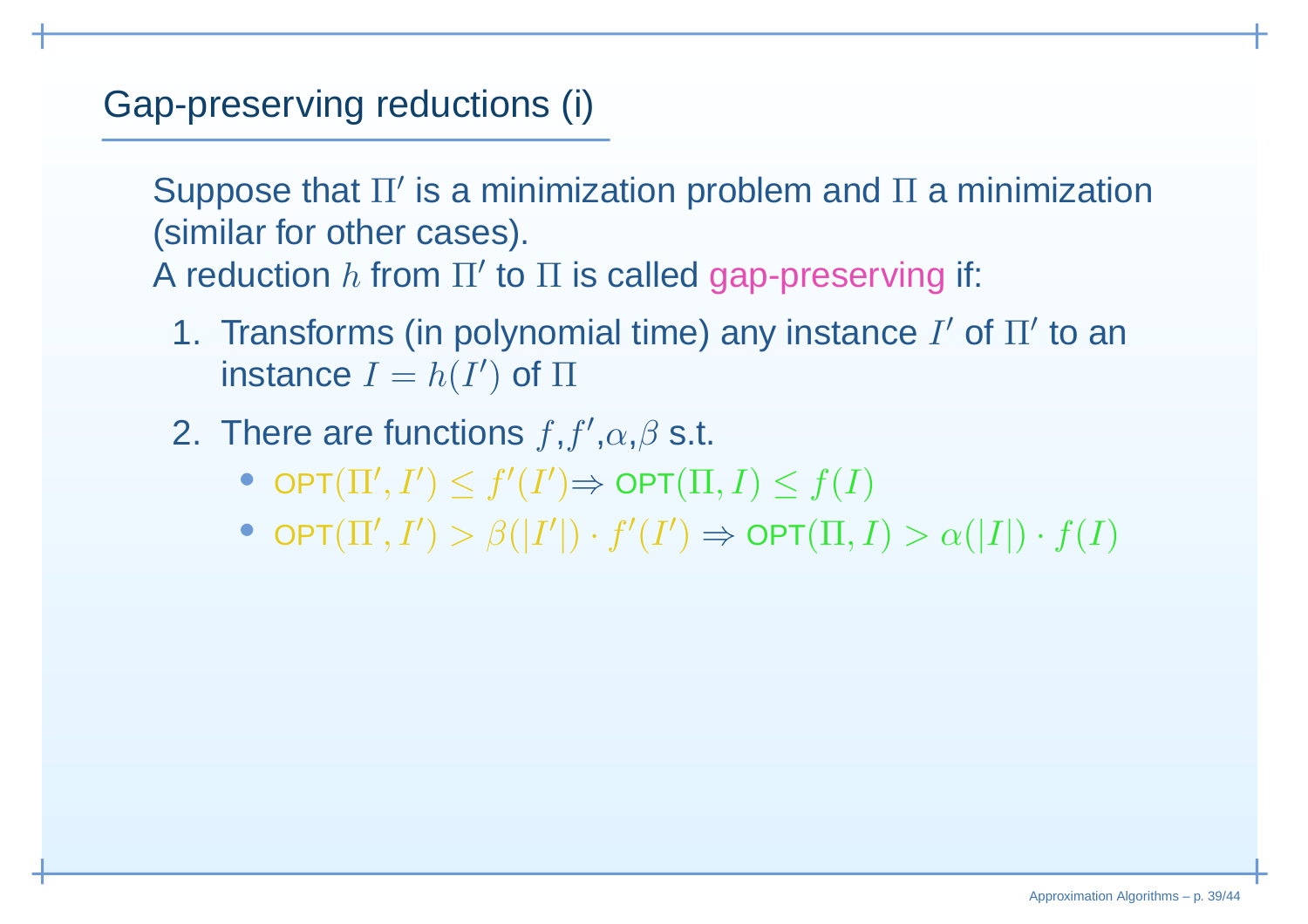# Gap-preserving reductions (ii)

Theorem: If  $\Pi'$  is non-approximable with a factor  $\beta$  then  $\Pi$ cannot be approximated with a factor  $\alpha$  unless  $P=NP$ 

Proof: If  $\Pi$  had an approximation algorithm of factor  $\alpha$  then<br>and  $\lambda$  $\mathsf{SOL}\geq\alpha\cdot\mathsf{OPT}.$  So,

- $\bullet$  Opt $(\Pi',I'$  $)\leq f^{\prime}$  $(I^{\prime}% f)(\theta)=\left( \int_{\mathbb{R}^{d}}% {\mathbb{R}^{d}}\right) ^{1-\eta}\left( \int_{\mathbb{R}^{d}}% {\mathbb{R}^{d}}\right) ^{1-\eta}\left( \int_{\mathbb{R}^{d}}% {\mathbb{R}^{d}}\right) ^{1-\eta}\left( \int_{\mathbb{R}^{d}}% {\mathbb{R}^{d}}\right) ^{1-\eta}\left( \int_{\mathbb{R}^{d}}% {\mathbb{R}^{d}}\right) ^{1-\eta}\left( \int_{\mathbb{R}^{d}}% {\mathbb{R}^{d}}\right) ^{1-\eta}\left( \int_{\mathbb{R}$  $\phi) \Rightarrow {\sf SOL} \leq \alpha \cdot {\sf OPT}(\Pi, I) \leq \alpha \cdot f(I)$
- $\bullet$  Opt $(\Pi',I'$  $) > \beta(|I'|$  $|)f^{\prime }$  $(I^{\prime}% f)(\theta)=\left( \frac{\partial f}{\partial t},\frac{\partial f}{\partial t},\frac{\partial f}{\partial t}\right)$  $) \Rightarrow {\sf SOL} > {\sf OPT}(\Pi, I) > \alpha(|I|) \cdot f(I)$

But  $\Pi'$  cannot be approximated with a factor  $\beta$  means that there is an NP-complete decision problem  $\Pi''$  and a gap-introducing reduction from  $\Pi''$  to  $\Pi'$  s.t.

•  $I''$  is a 'yes instance' of  $\Pi'' \Rightarrow$  OPT $(\Pi', I'')$  $)\leq f''(I'$ )

•  $I''$  is a 'no instance' of  $\Pi'' \Rightarrow$  OPT $(\Pi', I'')$  $) > \beta(|I'|$  $|)\cdot f''(I'$ )

Thus, by running the algorithm for  $\Pi$  we could decide  $\Pi''$ . This implies  $P= NP$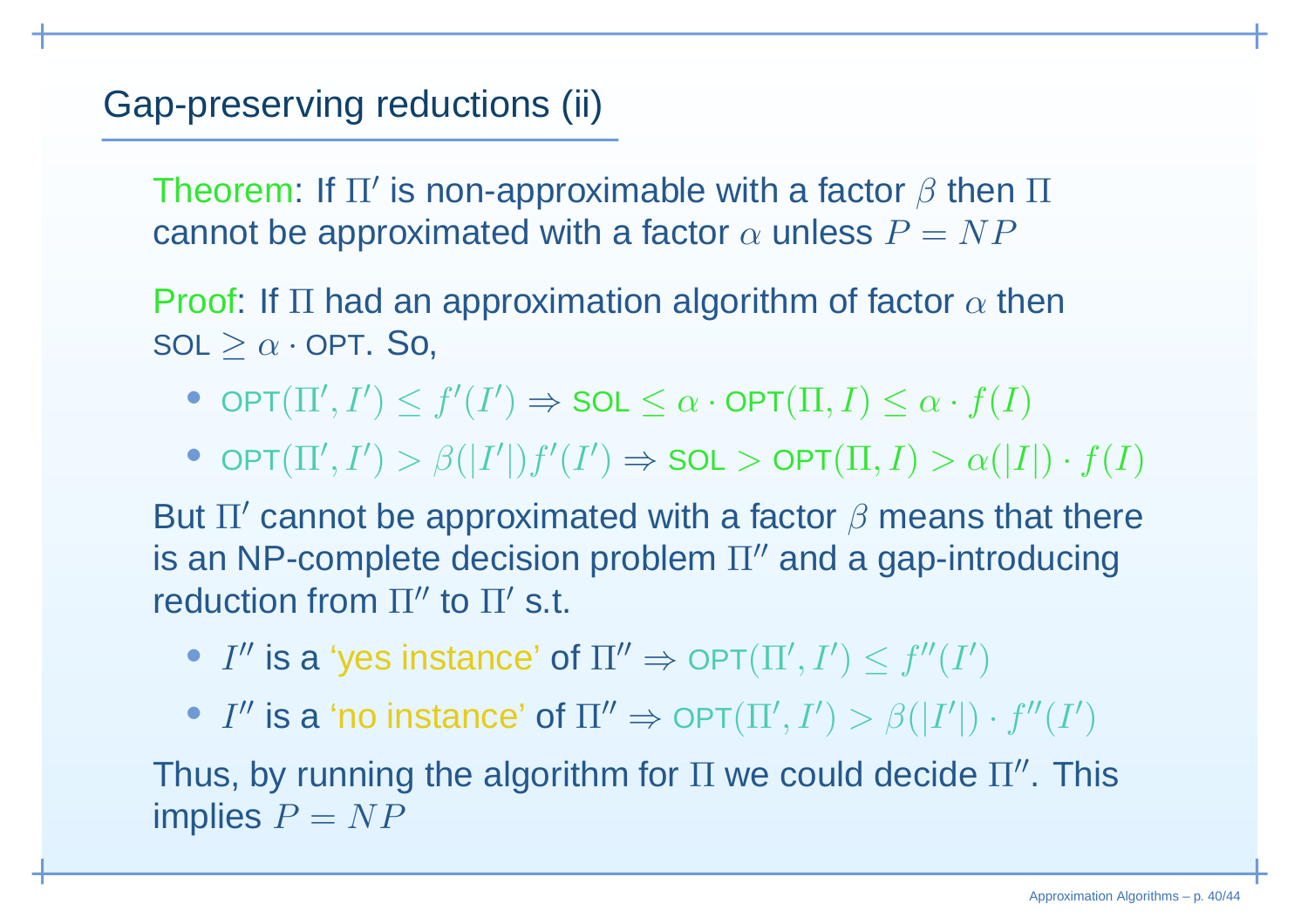#### The Traveling Salesman Problem

Definition: Given a complete graph  $K_n(V,E)$  and a weight function  $w : E \to \mathbb{Q}$  find a tour, i.e. a permutation of the vertices,<br>that has minimum tatal weight is minim that has minimum total weight.

- The TSP problem is NP-hard
- TSP is non-approximable with a factor  $\alpha(n)$  polynomial in  $n,$ via <sup>a</sup> gap-introducing reduction from Hamilton Cycle.

Definition: Given a graph  $G(V,E)$  a Hamilton Cycle is a cycle that uses every vertex only ones.

• To determine whether  $G$  has a Hamilton Cycle or not is  $\mathsf{NP}$  complete NP-complete.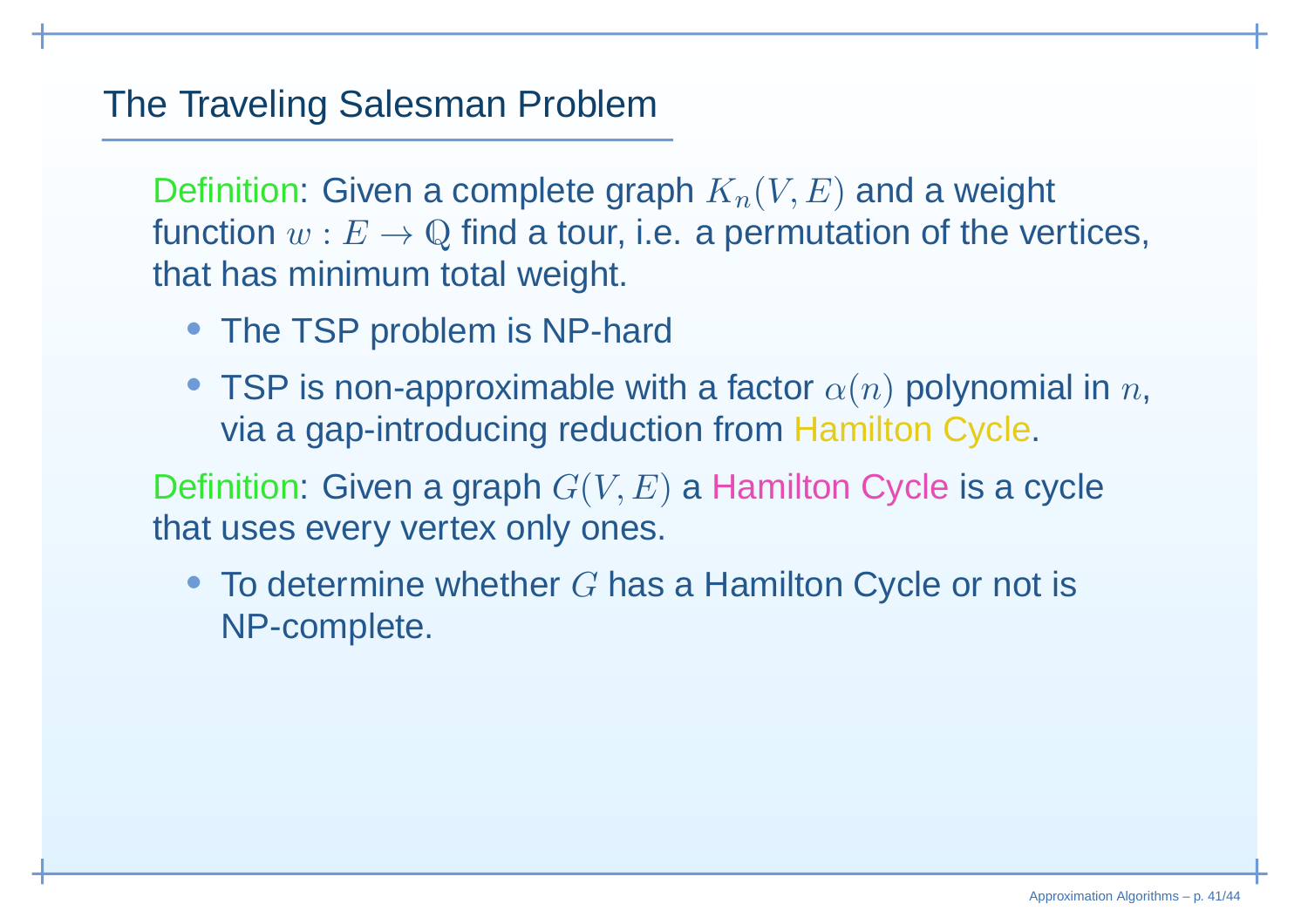#### TSP is non-approximable (i)

Reduction:  $G(V,E), |V| =n,$  is an instance of Hamilton Cycle. The instance of TSP will be  $K_n$  with a weight function  $w$ ,  $w(e) = 1$  if  $e \in E$  else  $w(e) = n + 2$ . Then

• If  $G$  has a Hamilton Cycle then OPT(TSP) =  $n$ 

• If  $I'$  is a 'no instance' of  $\Pi'$  then OPT(TSP)  $> 2n$ 

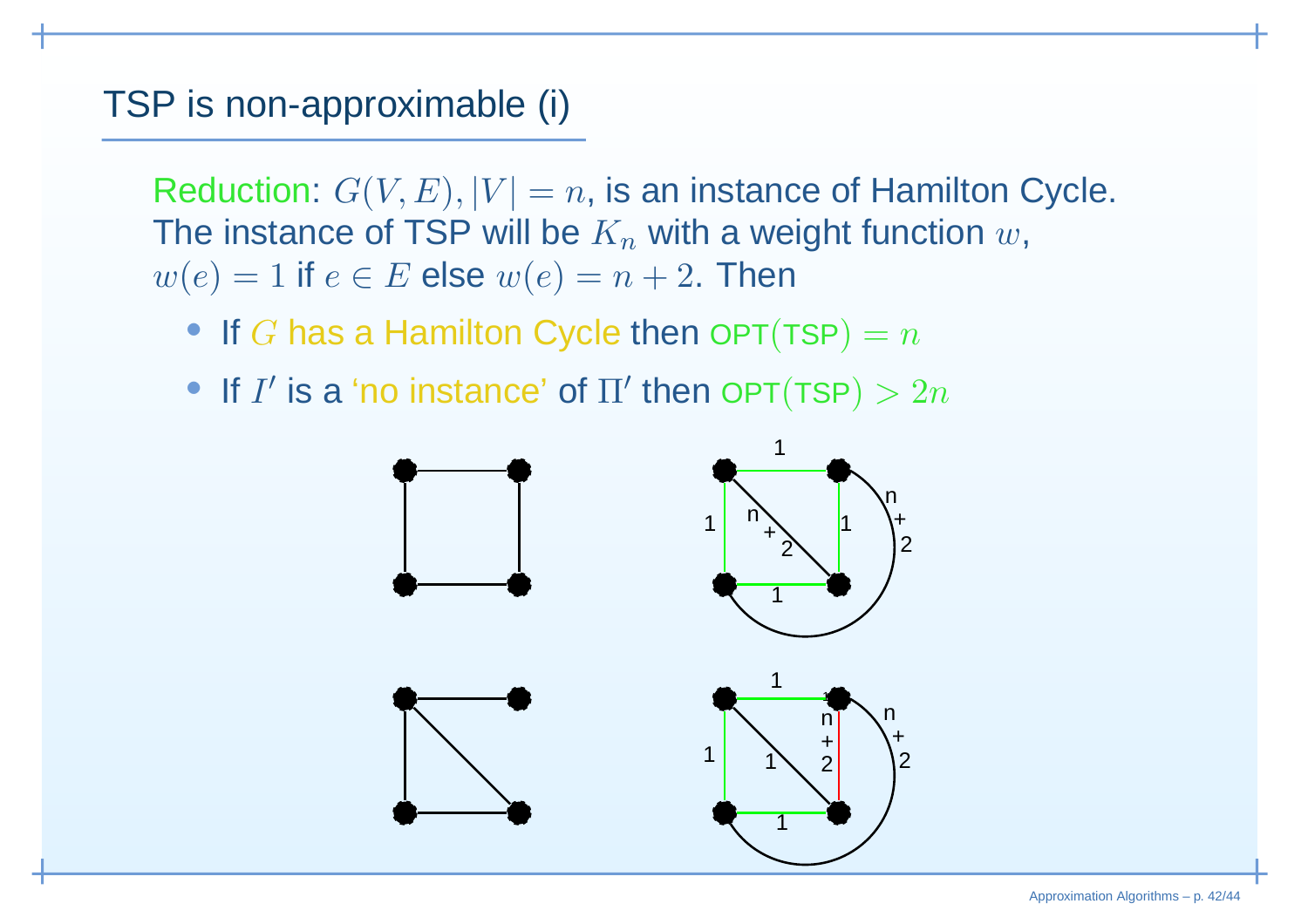#### TSP is non-approximable (ii)

- $\rightsquigarrow$  TSP is APX-hard, i.e there exist a constant  $\alpha$  (in the example 2) that TSP cannot be approximated with factor  $\alpha,$ unless  $P= NP$
- $\rightsquigarrow$  Bonus!!! In the reduction if we set  $w(e) = \alpha(n) \cdot n, e \not\in E$  $\sim$ then we cannot have an  $\alpha(n)$  approximation factor for TSP. Thus TSP is non-approximable